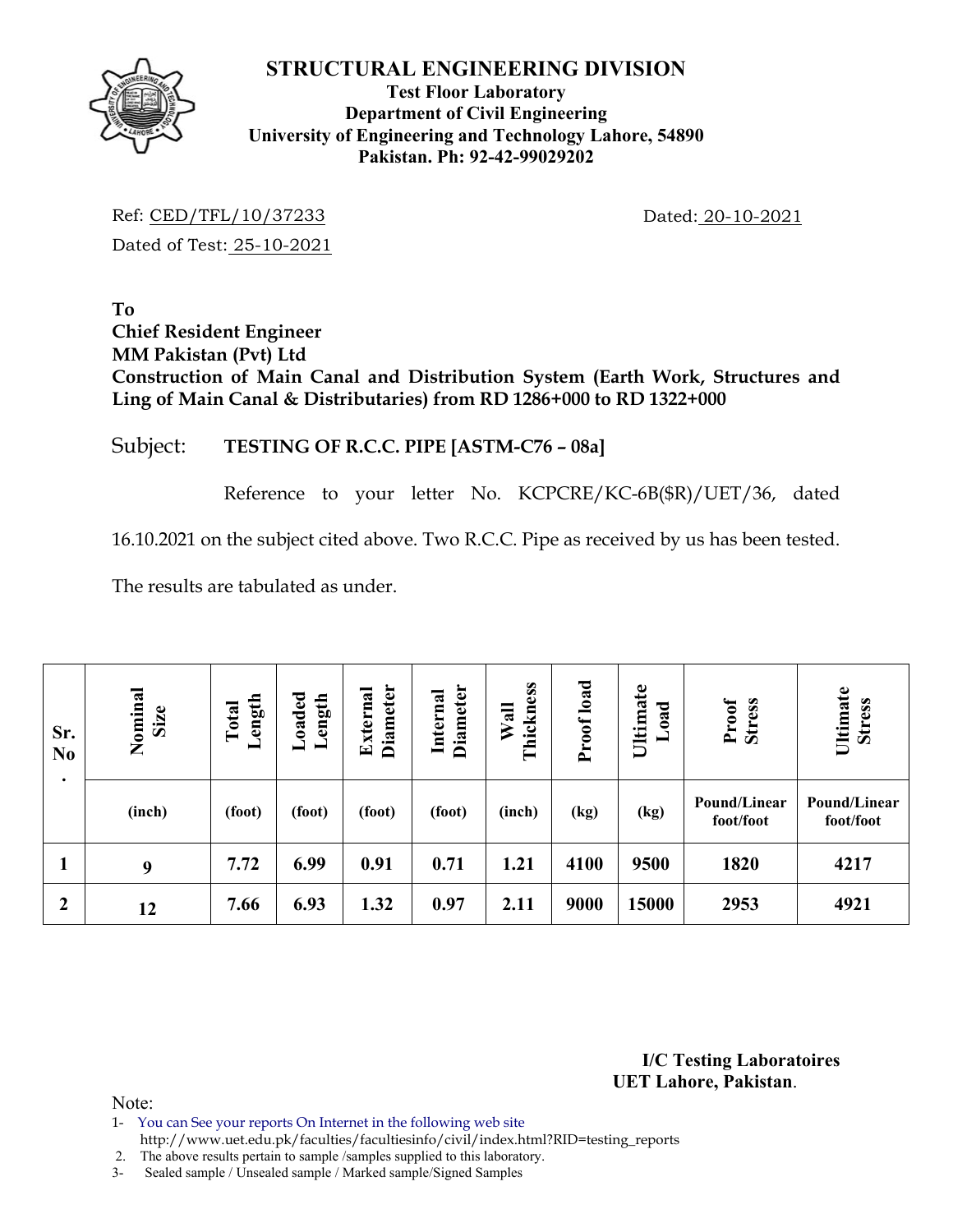

### **Test Floor Laboratory Department of Civil Engineering University of Engineering and Technology Lahore, 54890 Pakistan. Ph: 92-42-99029202**

To, Sub Divisional Officer PH Engg: Sub Division Layyah (Provision of Tuff Tile, Sewerage and Drain in Ward No. 1, 2, 3, 4, 5, 6, 7, 8, 9, 10, 11 & 12 of Chowk Azam City.) Reference # CED/TFL **37236** (Dr. Rizwan Azam) Dated: 21-10-2021 Reference of the request letter # 417 Dated: 08-09-2021

## **Tension Test Report** (Page -1/1)

Date of Test 25-10-2021 Gauge length 8 inches

Description Deformed Steel Bar Tensile and Bend Test as per ASTM-A615

| Sr. No.                                                          | Weight                   |                          | Diameter/<br><b>Size</b><br>(inch) |         | Area<br>$(in^2)$ | <b>Yield load</b>                                              | <b>Breaking</b><br>Load |         | <b>Yield Stress</b><br>(psi) |         | <b>Ultimate Stress</b><br>(psi) | Elongation               | % Elongation                 | Remarks |
|------------------------------------------------------------------|--------------------------|--------------------------|------------------------------------|---------|------------------|----------------------------------------------------------------|-------------------------|---------|------------------------------|---------|---------------------------------|--------------------------|------------------------------|---------|
|                                                                  | $\frac{2}{10}$           | Nominal                  | <b>Actual</b>                      | Nominal | Actual           | (kg)                                                           | (kg)                    | Nominal | <b>Actual</b>                | Nominal | Actual                          | (inch)                   |                              |         |
| $\mathbf{1}$                                                     | 0.095                    | 1/16                     | 0.189                              | ------- | 0.028            | 1000                                                           | 1200                    |         | 78660                        |         | 94400                           | 0.80                     | 10.0                         |         |
| $\mathbf{2}$                                                     | 0.108                    | 3/16                     | 0.201                              |         | 0.032            | 1500                                                           | 1700                    |         | 103730                       |         | 117600                          | 1.00                     | $12.5$                       |         |
| $\overline{a}$                                                   | -                        | $\overline{\phantom{0}}$ |                                    | -       | ٠                |                                                                |                         |         |                              |         | $\overline{\phantom{0}}$        | $\overline{\phantom{0}}$ | $\qquad \qquad \blacksquare$ |         |
|                                                                  | $\overline{\phantom{0}}$ | $\overline{\phantom{0}}$ | $\blacksquare$                     | Ξ.      | $\blacksquare$   |                                                                |                         |         |                              |         | $\overline{\phantom{0}}$        | $\overline{\phantom{0}}$ | $\qquad \qquad \blacksquare$ |         |
|                                                                  |                          |                          |                                    |         |                  |                                                                |                         |         |                              |         |                                 |                          |                              |         |
|                                                                  |                          |                          |                                    |         |                  |                                                                |                         |         |                              |         |                                 |                          |                              |         |
| Note: only two samples for tensile and two samples for bend test |                          |                          |                                    |         |                  |                                                                |                         |         |                              |         |                                 |                          |                              |         |
|                                                                  |                          |                          |                                    |         |                  |                                                                |                         |         |                              |         |                                 |                          |                              |         |
|                                                                  | <b>Bend Test</b>         |                          |                                    |         |                  |                                                                |                         |         |                              |         |                                 |                          |                              |         |
|                                                                  |                          |                          |                                    |         |                  | 1/16" Dia Bar Bend Test Through 180° is Satisfactory           |                         |         |                              |         |                                 |                          |                              |         |
|                                                                  |                          |                          |                                    |         |                  | $3/16$ " Dia Bar Bend Test Through $180^\circ$ is Satisfactory |                         |         |                              |         |                                 |                          |                              |         |
|                                                                  |                          |                          |                                    |         |                  |                                                                |                         |         |                              |         |                                 |                          |                              |         |

**I/C Testing Laboratoires UET Lahore, Pakistan**.

- 1- You can See your reports On Internet in the following web site http://www.uet.edu.pk/faculties/facultiesinfo/civil/index.html?RID=testing\_reports
- 2. The above results pertain to sample /samples supplied to this laboratory.
- 3- Sealed sample / Unsealed sample / Marked sample/Signed Samples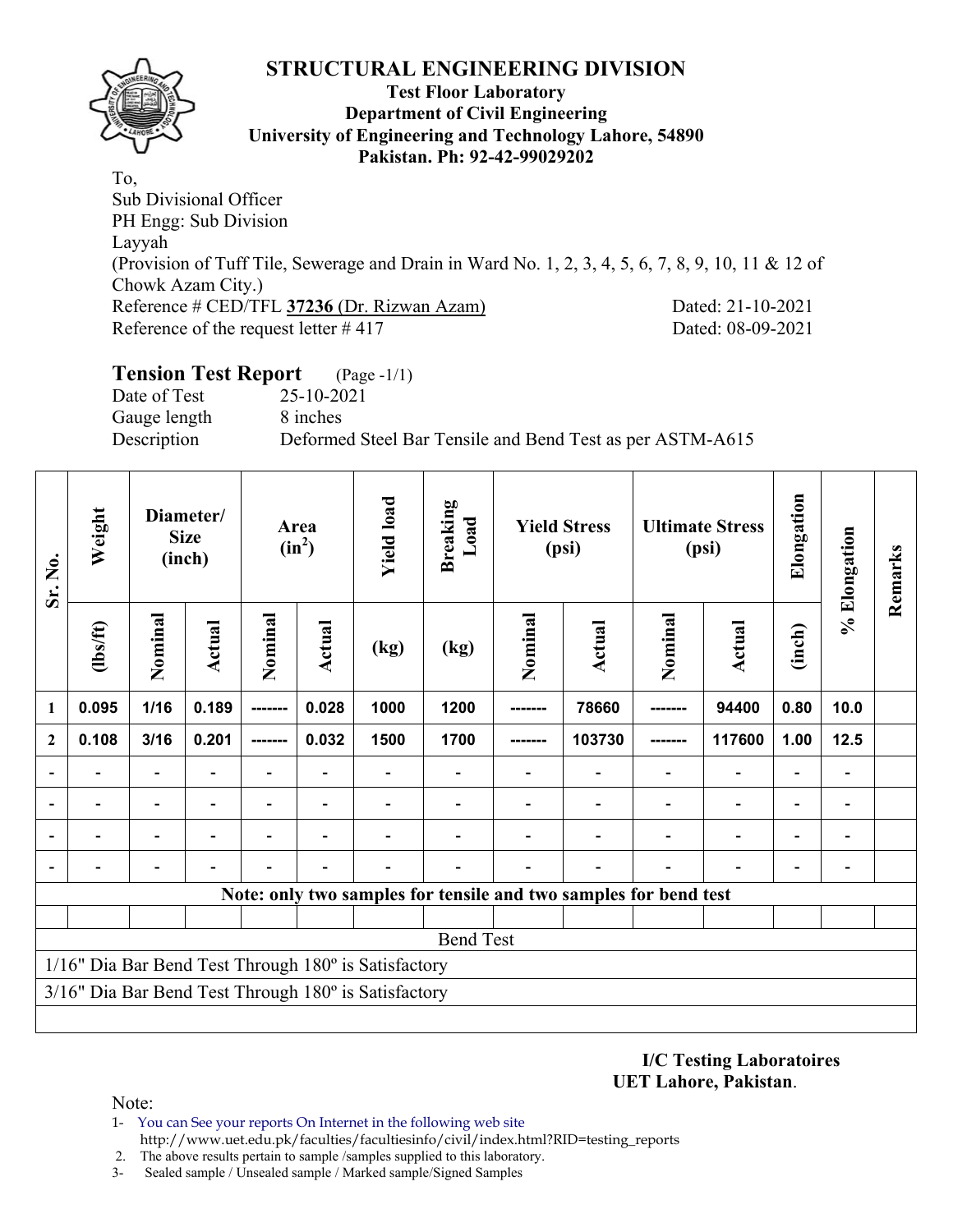

**Test Floor Laboratory Department of Civil Engineering University of Engineering and Technology Lahore, 54890 Pakistan. Ph: 92-42-99029202** 

To, Sr. QS Manzoor Ahmed Khan "E-Tachi Mobiles Raiwind"

Reference # CED/TFL **37237** (Dr. Rizwan Azam) Dated: 21-10-2021 Reference of the request letter # TCC/UET/316 Dated: 21-10-2021

## **Tension Test Report** (Page -1/1)

Date of Test 25-10-2021 Gauge length 8 inches

Description Deformed Steel Bar Tensile and Bend Test as per ASTM-A615

| Sr. No.        | Weight                                                          |                          | Diameter/<br><b>Size</b><br>(inch) |                          | Area<br>$(in^2)$         | <b>Yield load</b>                                   | <b>Breaking</b><br>Load |         | <b>Yield Stress</b><br>(psi) |                | <b>Ultimate Stress</b><br>(psi) | Elongation               | % Elongation                 | Remarks |
|----------------|-----------------------------------------------------------------|--------------------------|------------------------------------|--------------------------|--------------------------|-----------------------------------------------------|-------------------------|---------|------------------------------|----------------|---------------------------------|--------------------------|------------------------------|---------|
|                | (1bs/ft)                                                        | Nominal                  | Actual                             | Nominal                  | <b>Actual</b>            | (kg)                                                | (kg)                    | Nominal | Actual                       | Nominal        | <b>Actual</b>                   | (inch)                   |                              |         |
| $\mathbf{1}$   | 0.367                                                           | 3/8                      | 0.371                              | 0.11                     | 0.108                    | 2700                                                | 4000                    | 54100   | 55200                        | 80200          | 81800                           | 1.40                     | 17.5                         |         |
| $\mathbf{2}$   | 0.358                                                           | 3/8                      | 0.366                              | 0.11                     | 0.105                    | 2600                                                | 3900                    | 52100   | 54480                        | 78200          | 81800                           | 1.40                     | 17.5                         |         |
| $\overline{a}$ |                                                                 | $\overline{\phantom{0}}$ |                                    |                          |                          |                                                     |                         |         |                              |                | $\overline{a}$                  | $\qquad \qquad -$        |                              |         |
| $\blacksquare$ | Ξ.                                                              | $\overline{\phantom{a}}$ | $\blacksquare$                     | $\blacksquare$           | $\overline{\phantom{a}}$ |                                                     |                         |         |                              | ۰              | $\blacksquare$                  | $\overline{\phantom{0}}$ | $\blacksquare$               |         |
|                | -                                                               | $\overline{\phantom{0}}$ |                                    | $\overline{\phantom{0}}$ | $\overline{\phantom{0}}$ |                                                     |                         |         |                              | $\blacksquare$ | $\overline{a}$                  | $\overline{\phantom{0}}$ | $\qquad \qquad \blacksquare$ |         |
|                |                                                                 | Ξ.                       |                                    |                          | $\overline{\phantom{0}}$ |                                                     |                         |         |                              |                | $\overline{\phantom{0}}$        | $\overline{\phantom{0}}$ | $\qquad \qquad \blacksquare$ |         |
|                | Note: only two samples for tensile and one sample for bend test |                          |                                    |                          |                          |                                                     |                         |         |                              |                |                                 |                          |                              |         |
|                |                                                                 |                          |                                    |                          |                          |                                                     |                         |         |                              |                |                                 |                          |                              |         |
|                |                                                                 |                          |                                    |                          |                          |                                                     | <b>Bend Test</b>        |         |                              |                |                                 |                          |                              |         |
|                |                                                                 |                          |                                    |                          |                          | 3/8" Dia Bar Bend Test Through 180° is Satisfactory |                         |         |                              |                |                                 |                          |                              |         |
|                |                                                                 |                          |                                    |                          |                          |                                                     |                         |         |                              |                |                                 |                          |                              |         |
|                |                                                                 |                          |                                    |                          |                          |                                                     |                         |         |                              |                |                                 |                          |                              |         |

**I/C Testing Laboratoires UET Lahore, Pakistan**.

Note:

- 1- You can See your reports On Internet in the following web site http://www.uet.edu.pk/faculties/facultiesinfo/civil/index.html?RID=testing\_reports
- 2. The above results pertain to sample /samples supplied to this laboratory.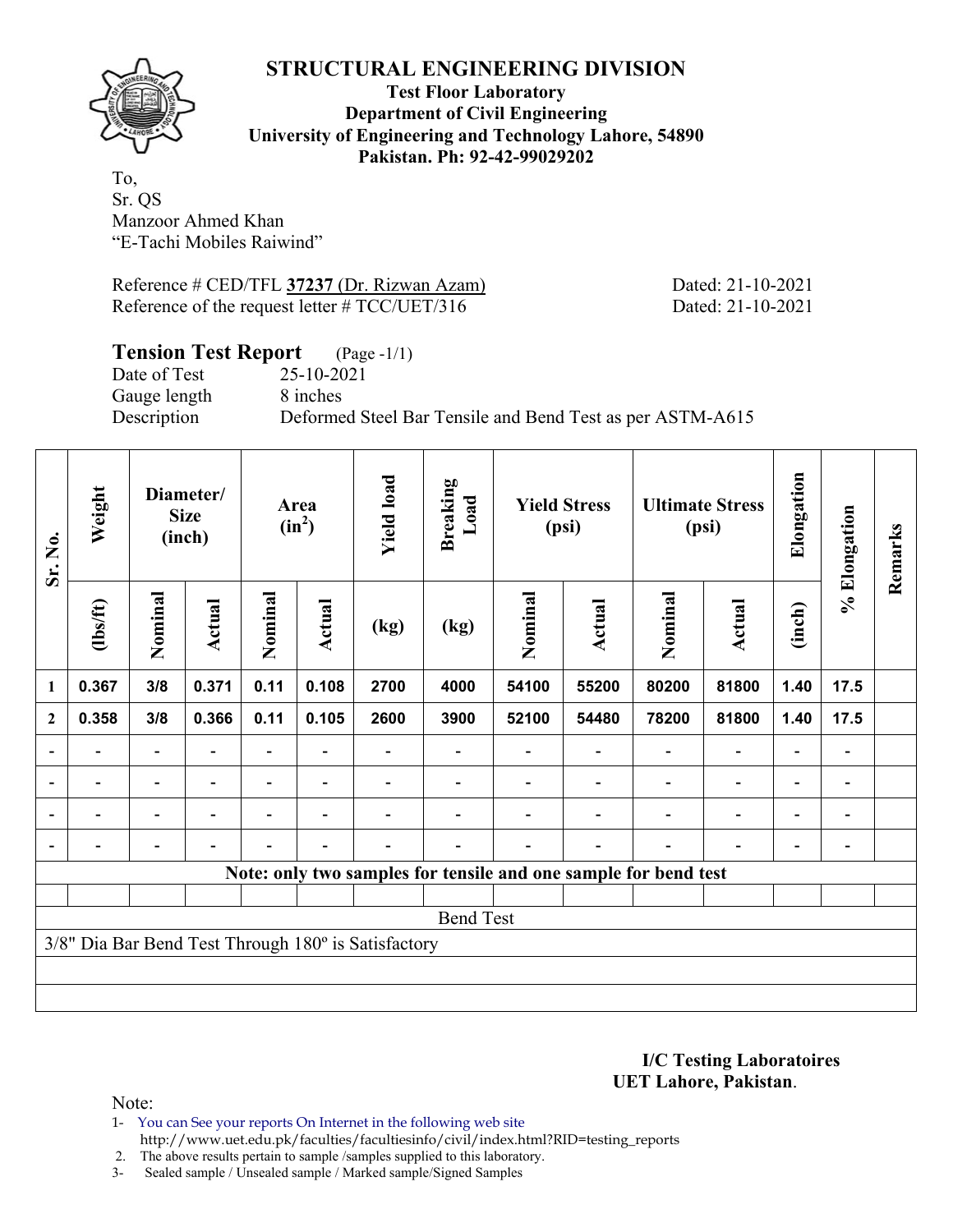

**Test Floor Laboratory Department of Civil Engineering University of Engineering and Technology Lahore, 54890 Pakistan. Ph: 92-42-99029202** 

To, Deputy Director (QCD) WASA, LDA, Lahore (M/s New Shalimar RCC Pipe Industry.)

Reference # CED/TFL **37238** (Dr. Rizwan Azam) Dated: 21-10-2021 Reference of the request letter # QCD/1450-51 Dated: 15-10-2021

### **Tension Test Report** (Page -1/1)

Date of Test 25-10-2021 Gauge length 8 inches

Description Deformed Steel Bar Tensile and Bend Test as per ASTM-A615

| Sr. No.                  | Weight         |                                                                  | Diameter/<br><b>Size</b><br>(inch) |         | Area<br>$(in^2)$                           | <b>Yield load</b>                                   | <b>Breaking</b><br>Load |         | <b>Yield Stress</b><br>(psi) |         | <b>Ultimate Stress</b><br>(psi) | Elongation               | % Elongation | Remarks |
|--------------------------|----------------|------------------------------------------------------------------|------------------------------------|---------|--------------------------------------------|-----------------------------------------------------|-------------------------|---------|------------------------------|---------|---------------------------------|--------------------------|--------------|---------|
|                          | (1bs/ft)       | Nominal                                                          | Actual                             | Nominal | Actual                                     | (kg)                                                | (kg)                    | Nominal | Actual                       | Nominal | <b>Actual</b>                   | (inch)                   |              |         |
| $\mathbf{1}$             | 0.172          | 1/4                                                              | 0.254                              | ------- | 0.051                                      | 1360                                                | 1760                    | ------- | 59280                        |         | 76800                           | 1.40                     | 17.5         |         |
| $\mathbf{2}$             | 0.543          | 3/8                                                              | 0.451                              | 0.11    | 0.160                                      | 4300                                                | 6700                    | 86200   | 59420                        | 134300  | 92600                           | 1.40                     | 17.5         |         |
| $\overline{\phantom{a}}$ | $\blacksquare$ | $\overline{\phantom{0}}$                                         |                                    |         | $\overline{\phantom{0}}$<br>$\overline{a}$ |                                                     |                         |         |                              |         |                                 |                          |              |         |
| $\overline{\phantom{0}}$ |                | $\blacksquare$                                                   |                                    |         |                                            |                                                     |                         |         |                              |         | $\overline{a}$                  | $\overline{\phantom{0}}$ |              |         |
| $\blacksquare$           |                | -                                                                |                                    |         |                                            |                                                     |                         |         |                              |         | $\overline{\phantom{0}}$        | $\overline{\phantom{0}}$ |              |         |
| $\overline{\phantom{0}}$ |                |                                                                  |                                    |         |                                            |                                                     |                         |         |                              |         |                                 |                          |              |         |
|                          |                | Note: only two samples for tensile and two samples for bend test |                                    |         |                                            |                                                     |                         |         |                              |         |                                 |                          |              |         |
|                          |                |                                                                  |                                    |         |                                            |                                                     |                         |         |                              |         |                                 |                          |              |         |
|                          |                |                                                                  |                                    |         |                                            |                                                     | <b>Bend Test</b>        |         |                              |         |                                 |                          |              |         |
|                          |                |                                                                  |                                    |         |                                            | 1/4" Dia Bar Bend Test Through 180° is Satisfactory |                         |         |                              |         |                                 |                          |              |         |
|                          |                |                                                                  |                                    |         |                                            | 3/8" Dia Bar Bend Test Through 180° is Satisfactory |                         |         |                              |         |                                 |                          |              |         |
|                          |                |                                                                  |                                    |         |                                            |                                                     |                         |         |                              |         |                                 |                          |              |         |

**I/C Testing Laboratoires UET Lahore, Pakistan**.

Note:

1- You can See your reports On Internet in the following web site http://www.uet.edu.pk/faculties/facultiesinfo/civil/index.html?RID=testing\_reports

2. The above results pertain to sample /samples supplied to this laboratory.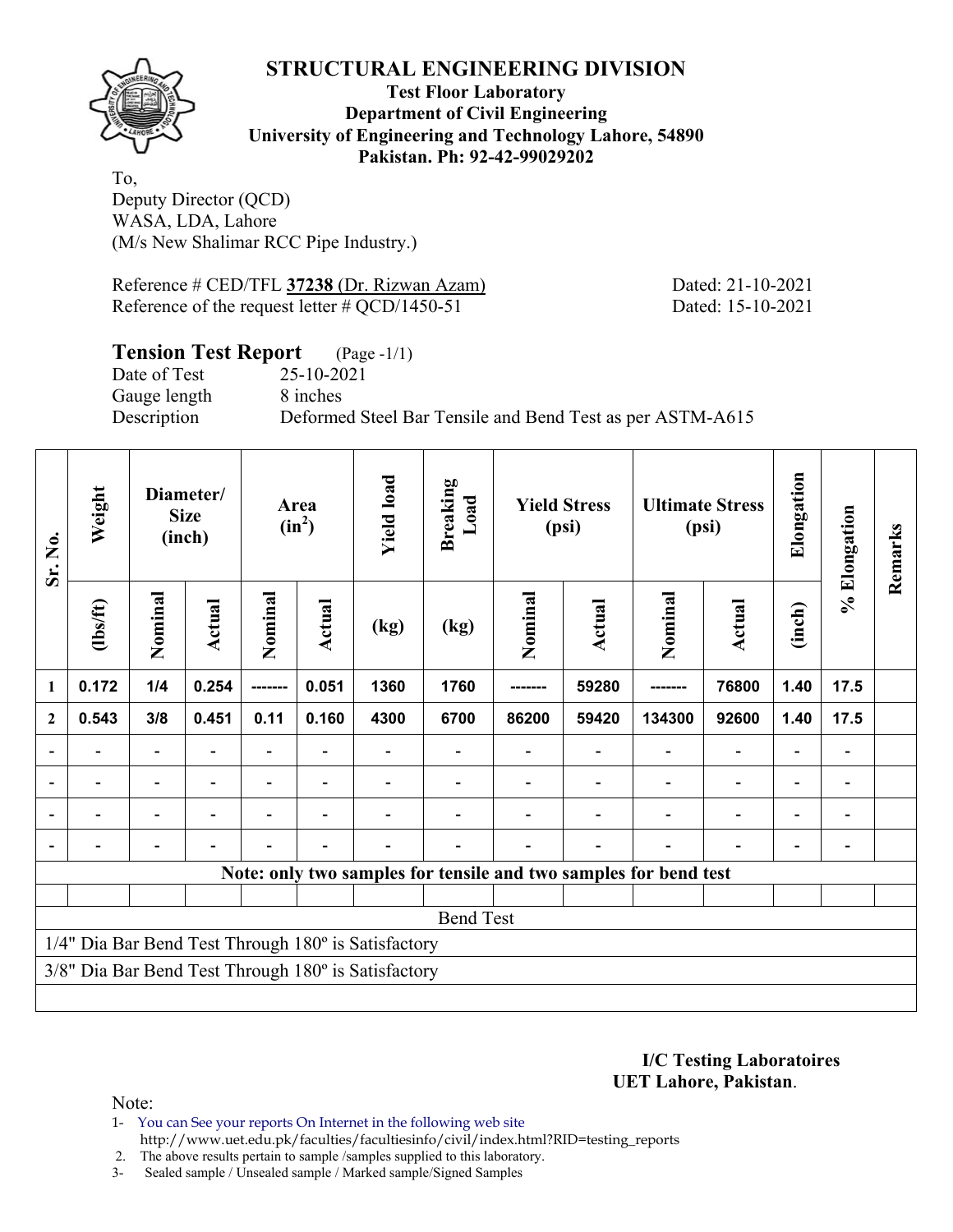

### **Test Floor Laboratory Department of Civil Engineering University of Engineering and Technology Lahore, 54890 Pakistan. Ph: 92-42-99029202**

To, Planning & Coordination Engineer **Construct** Mikail Khan (House No. 177, Scotch Corner, Upper Mall, Lahore)

Reference # CED/TFL **37239** (Dr. Rizwan Azam) Dated: 21-10-2021 Reference of the request letter # Nil Dated: 21-10-2021

# **Tension Test Report** (Page -1/1)

Date of Test 25-10-2021 Gauge length 8 inches

Description Deformed Steel Bar Tensile and Bend Test as per ASTM-A615

| Sr. No.      | Weight                                        |                          | Diameter/<br><b>Size</b> |                | Area<br>$(in^2)$         | <b>Yield load</b> | <b>Breaking</b><br>Load |         | <b>Yield Stress</b><br>(psi)                                    |                          | <b>Ultimate Stress</b><br>(psi) | Elongation               | % Elongation                 | Remarks |
|--------------|-----------------------------------------------|--------------------------|--------------------------|----------------|--------------------------|-------------------|-------------------------|---------|-----------------------------------------------------------------|--------------------------|---------------------------------|--------------------------|------------------------------|---------|
|              | (1bs/ft)                                      | Nominal<br>$(\#)$        | Actual<br>(inch)         | Nominal        | Actual                   | (kg)              | (kg)                    | Nominal | <b>Actual</b>                                                   | Nominal                  | <b>Actual</b>                   | (inch)                   |                              |         |
| 1            | 0.353                                         | $\mathbf{3}$             | 0.364                    | 0.11           | 0.104                    | 3000              | 4500                    | 60200   | 63640                                                           | 90200                    | 95500                           | 1.40                     | 17.5                         |         |
| $\mathbf{2}$ | 0.363                                         | $\mathbf{3}$             | 0.369                    | 0.11           | 0.107                    | 3000              | 4600                    | 60200   | 61990                                                           | 92200                    | 95100                           | 1.50                     | 18.8                         |         |
|              |                                               | $\overline{\phantom{0}}$ |                          | Ξ.             |                          |                   |                         |         |                                                                 |                          | $\overline{\phantom{0}}$        | $\overline{\phantom{0}}$ |                              |         |
|              |                                               | -                        |                          |                | ٠                        |                   |                         |         |                                                                 |                          | $\qquad \qquad \blacksquare$    | -                        | $\qquad \qquad \blacksquare$ |         |
|              | $\overline{\phantom{0}}$                      | $\overline{\phantom{a}}$ | $\blacksquare$           | $\blacksquare$ | $\overline{\phantom{0}}$ |                   |                         |         | $\overline{\phantom{0}}$                                        | $\overline{\phantom{a}}$ | $\overline{\phantom{a}}$        | $\overline{\phantom{a}}$ | $\overline{\phantom{a}}$     |         |
|              | $\overline{\phantom{0}}$                      | $\overline{\phantom{0}}$ |                          |                | ٠                        |                   |                         |         | $\overline{\phantom{0}}$                                        | ۰                        | $\overline{\phantom{0}}$        | $\overline{\phantom{a}}$ | $\qquad \qquad \blacksquare$ |         |
|              |                                               |                          |                          |                |                          |                   |                         |         | Note: only two samples for tensile and one sample for bend test |                          |                                 |                          |                              |         |
|              |                                               |                          |                          |                |                          |                   |                         |         |                                                                 |                          |                                 |                          |                              |         |
|              |                                               |                          |                          |                |                          |                   | <b>Bend Test</b>        |         |                                                                 |                          |                                 |                          |                              |         |
|              | #3 Bar Bend Test Through 180° is Satisfactory |                          |                          |                |                          |                   |                         |         |                                                                 |                          |                                 |                          |                              |         |
|              |                                               |                          |                          |                |                          |                   |                         |         |                                                                 |                          |                                 |                          |                              |         |
|              |                                               |                          |                          |                |                          |                   |                         |         |                                                                 |                          |                                 |                          |                              |         |

**I/C Testing Laboratoires UET Lahore, Pakistan**.

Note:

1- You can See your reports On Internet in the following web site http://www.uet.edu.pk/faculties/facultiesinfo/civil/index.html?RID=testing\_reports

2. The above results pertain to sample /samples supplied to this laboratory.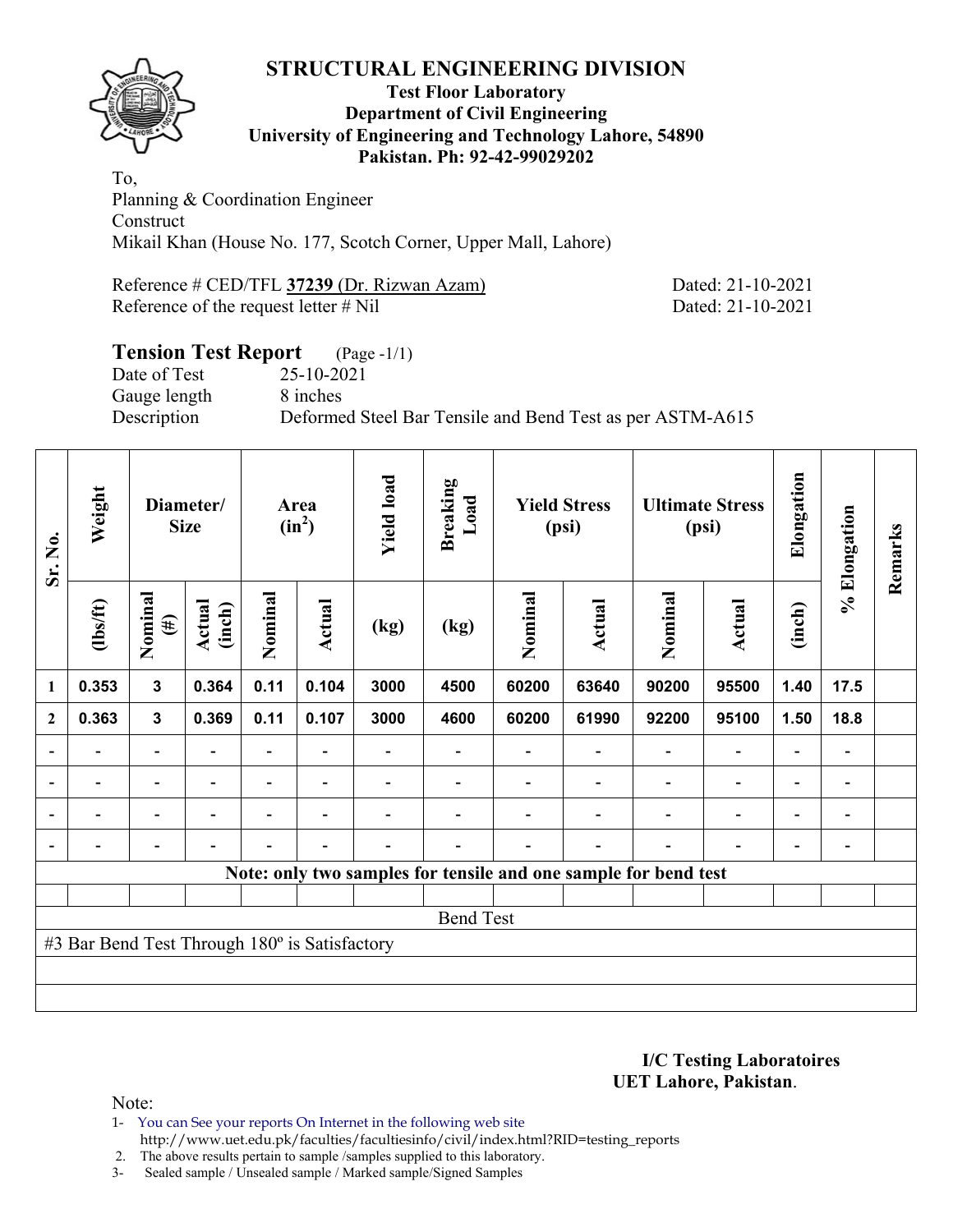

### **Test Floor Laboratory Department of Civil Engineering University of Engineering and Technology Lahore, 54890 Pakistan. Ph: 92-42-99029202**

To, M/S City Survey & Engineering Consultants Lahore

| Reference # CED/TFL 37241 (Dr. Rizwan Azam)        |  |
|----------------------------------------------------|--|
| Reference of the request letter $\#$ GVA/RE/001/21 |  |

Dated: 21-10-2021 Dated: 21-10-2021

| <b>Tension Test Report</b> (Page -1/1) |                                                           |
|----------------------------------------|-----------------------------------------------------------|
| Date of Test                           | 25-10-2021                                                |
| Gauge length                           | 8 inches                                                  |
| Description                            | Deformed Steel Bar Tensile and Bend Test as per ASTM-A615 |

| Sr. No.                  | Weight   |                          | Diameter/<br><b>Size</b><br>(inch) |                          | Area<br>$(in^2)$         | <b>Yield load</b>                                   | <b>Breaking</b><br>Load |                                                                 | <b>Yield Stress</b><br>(psi) |         | <b>Ultimate Stress</b><br>(psi) | Elongation               | % Elongation                 | Remarks |
|--------------------------|----------|--------------------------|------------------------------------|--------------------------|--------------------------|-----------------------------------------------------|-------------------------|-----------------------------------------------------------------|------------------------------|---------|---------------------------------|--------------------------|------------------------------|---------|
|                          | (1bs/ft) | Nominal                  | <b>Actual</b>                      | Nominal                  | Actual                   | (kg)                                                | (kg)                    | Nominal                                                         | <b>Actual</b>                | Nominal | <b>Actual</b>                   | (inch)                   |                              |         |
| 1                        | 0.361    | 3/8                      | 0.367                              | 0.11                     | 0.106                    | 3900                                                | 4900                    | 78200                                                           | 81040                        | 98200   | 101900                          | 1.10                     | 13.8                         |         |
| $\overline{2}$           | 0.368    | 3/8                      | 0.371                              | 0.11                     | 0.108                    | 4000                                                | 4800                    | 80200                                                           | 81480                        | 96200   | 97800                           | 1.30                     | 16.3                         |         |
|                          |          |                          |                                    |                          |                          |                                                     |                         |                                                                 |                              |         |                                 |                          | $\qquad \qquad \blacksquare$ |         |
| $\overline{\phantom{0}}$ |          | $\overline{\phantom{0}}$ |                                    |                          | $\overline{\phantom{0}}$ |                                                     |                         |                                                                 |                              |         |                                 | $\overline{\phantom{0}}$ | $\qquad \qquad =$            |         |
|                          |          | $\overline{\phantom{0}}$ |                                    | $\overline{\phantom{0}}$ | $\overline{\phantom{0}}$ |                                                     |                         |                                                                 |                              |         | ٠                               | $\overline{\phantom{0}}$ | $\overline{\phantom{0}}$     |         |
|                          |          | $\overline{\phantom{0}}$ |                                    | $\blacksquare$           | $\overline{\phantom{0}}$ |                                                     |                         |                                                                 |                              |         | $\overline{\phantom{0}}$        |                          |                              |         |
|                          |          |                          |                                    |                          |                          |                                                     |                         | Note: only two samples for tensile and one sample for bend test |                              |         |                                 |                          |                              |         |
|                          |          |                          |                                    |                          |                          |                                                     |                         |                                                                 |                              |         |                                 |                          |                              |         |
|                          |          |                          |                                    |                          |                          |                                                     | <b>Bend Test</b>        |                                                                 |                              |         |                                 |                          |                              |         |
|                          |          |                          |                                    |                          |                          | 3/8" Dia Bar Bend Test Through 180° is Satisfactory |                         |                                                                 |                              |         |                                 |                          |                              |         |
|                          |          |                          |                                    |                          |                          |                                                     |                         |                                                                 |                              |         |                                 |                          |                              |         |
|                          |          |                          |                                    |                          |                          |                                                     |                         |                                                                 |                              |         |                                 |                          |                              |         |

### **I/C Testing Laboratoires UET Lahore, Pakistan**.

Note:

1- You can See your reports On Internet in the following web site http://www.uet.edu.pk/faculties/facultiesinfo/civil/index.html?RID=testing\_reports

2. The above results pertain to sample /samples supplied to this laboratory.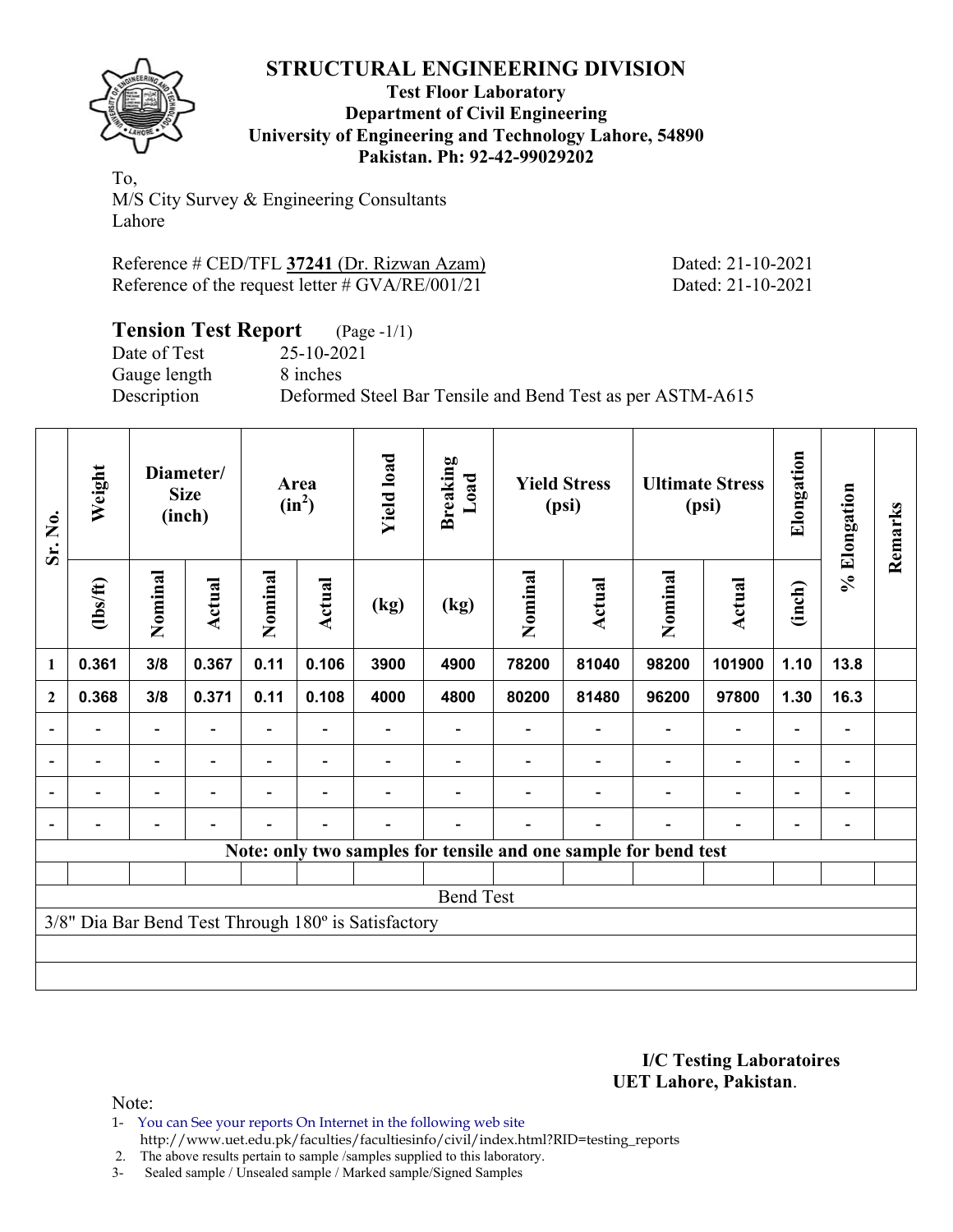

**Test Floor Laboratory Department of Civil Engineering University of Engineering and Technology Lahore, 54890 Pakistan. Ph: 92-42-99029202** 

To, Proprietor Khokhar & Co. Fuzing Shed Hafizabad

Reference # CED/TFL **37242** (Dr. Rizwan Azam) Dated: 21-10-2021 Reference of the request letter # KC/HAF/77 Dated: 14-10-2021

### **Tension Test Report** (Page -1/1)

Date of Test 25-10-2021 Gauge length 8 inches

Description Deformed Steel Bar Tensile and Bend Test as per ASTM-A615

| Sr. No. | Weight                                        |                                                       | Diameter/<br><b>Size</b> |                          | Area<br>$(in^2)$         | <b>Yield load</b> | <b>Breaking</b><br>Load |         | <b>Yield Stress</b><br>(psi)                                   |                          | <b>Ultimate Stress</b><br>(psi) | Elongation               | % Elongation                 | Remarks |
|---------|-----------------------------------------------|-------------------------------------------------------|--------------------------|--------------------------|--------------------------|-------------------|-------------------------|---------|----------------------------------------------------------------|--------------------------|---------------------------------|--------------------------|------------------------------|---------|
|         | (1bs/ft)                                      | Nominal<br>Actual<br>(inch)<br>$(\#)$<br>$\mathbf{3}$ |                          | Nominal                  | Actual                   | (kg)              | (kg)                    | Nominal | Actual                                                         | Nominal                  | Actual                          | (inch)                   |                              |         |
| 1       | 0.376                                         |                                                       | 0.375                    | 0.11                     | 0.111                    | 3800              | 4900                    | 76200   | 75770                                                          | 98200                    | 97800                           | 0.90                     | 11.3                         |         |
|         |                                               | $\overline{\phantom{0}}$                              |                          | $\overline{\phantom{0}}$ |                          |                   |                         |         |                                                                | $\overline{\phantom{0}}$ | $\qquad \qquad \blacksquare$    | -                        |                              |         |
|         | $\overline{\phantom{0}}$                      | $\overline{\phantom{a}}$                              | $\blacksquare$           | $\overline{\phantom{0}}$ | $\blacksquare$           |                   |                         |         | $\overline{\phantom{0}}$                                       | $\overline{\phantom{0}}$ | $\qquad \qquad \blacksquare$    | $\overline{\phantom{a}}$ | $\qquad \qquad \blacksquare$ |         |
|         |                                               | $\overline{\phantom{0}}$                              |                          |                          | ٠                        |                   |                         |         |                                                                |                          | $\overline{\phantom{0}}$        | $\overline{\phantom{0}}$ | $\overline{\phantom{0}}$     |         |
|         |                                               | $\overline{\phantom{0}}$                              |                          |                          |                          |                   |                         |         |                                                                |                          | $\qquad \qquad \blacksquare$    | -                        | $\qquad \qquad \blacksquare$ |         |
|         |                                               |                                                       |                          |                          | $\overline{\phantom{0}}$ |                   |                         |         | $\overline{\phantom{0}}$                                       | ٠                        | $\overline{\phantom{0}}$        | -                        | $\qquad \qquad \blacksquare$ |         |
|         |                                               |                                                       |                          |                          |                          |                   |                         |         | Note: only one sample for tensile and one sample for bend test |                          |                                 |                          |                              |         |
|         |                                               |                                                       |                          |                          |                          |                   |                         |         |                                                                |                          |                                 |                          |                              |         |
|         |                                               |                                                       |                          |                          |                          |                   | <b>Bend Test</b>        |         |                                                                |                          |                                 |                          |                              |         |
|         | #3 Bar Bend Test Through 180° is Satisfactory |                                                       |                          |                          |                          |                   |                         |         |                                                                |                          |                                 |                          |                              |         |
|         |                                               |                                                       |                          |                          |                          |                   |                         |         |                                                                |                          |                                 |                          |                              |         |
|         |                                               |                                                       |                          |                          |                          |                   |                         |         |                                                                |                          |                                 |                          |                              |         |

**I/C Testing Laboratoires UET Lahore, Pakistan**.

Note:

1- You can See your reports On Internet in the following web site http://www.uet.edu.pk/faculties/facultiesinfo/civil/index.html?RID=testing\_reports

2. The above results pertain to sample /samples supplied to this laboratory.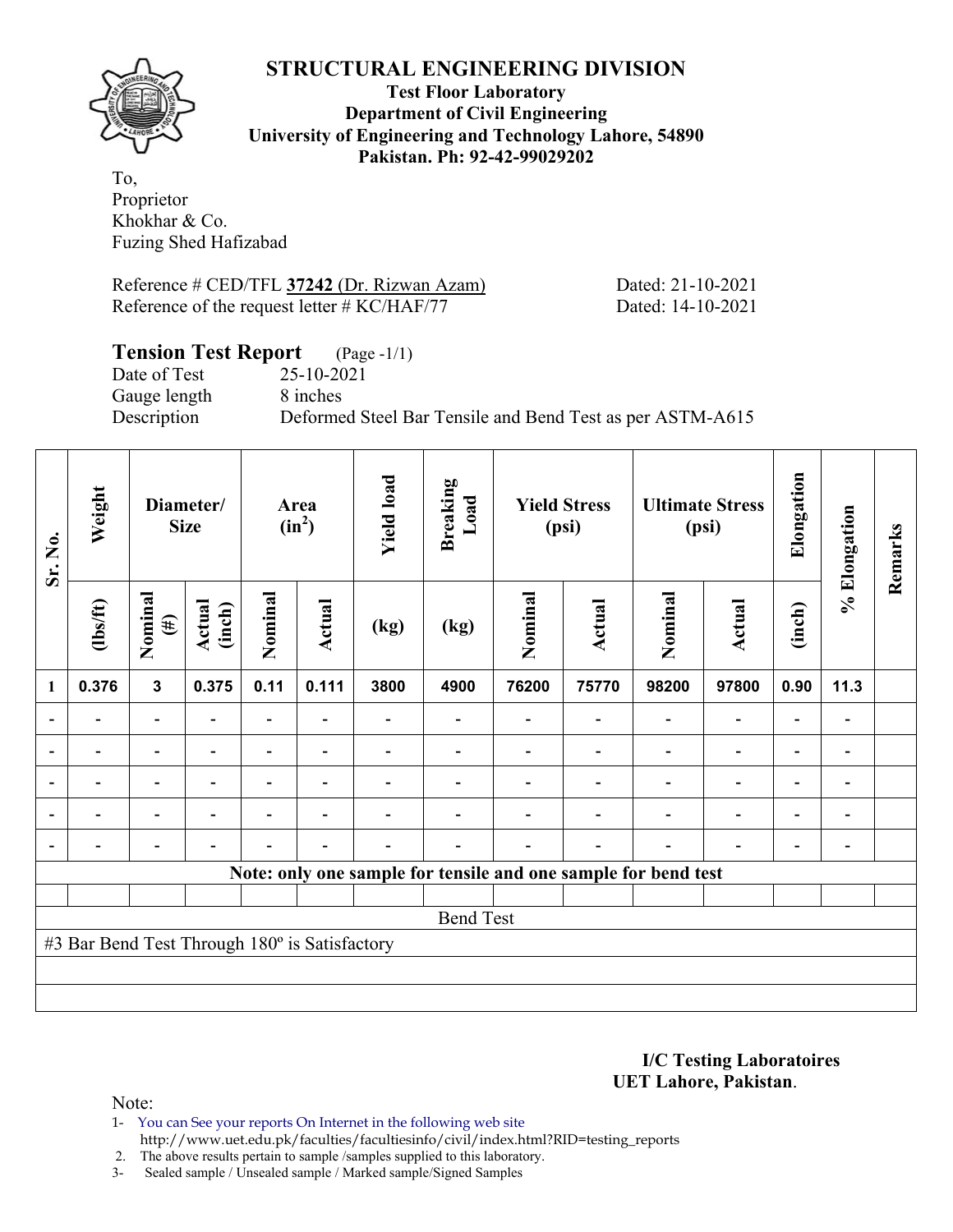

**Test Floor Laboratory Department of Civil Engineering University of Engineering and Technology Lahore, 54890 Pakistan. Ph: 92-42-99029202** 

To, Material Engineer Defence Housing Authority, Bahawalpur

Reference # CED/TFL **37243** (Dr. Rizwan Azam) Dated: 22-10-2021 Reference of the request letter # 560/QC/MTL/DHAB Dated: 22-10-2021

## **Tension Test Report** (Page -1/1)

Date of Test 25-10-2021 Gauge length 8 inches

Description Deformed Steel Bar Tensile and Bend Test as per ASTM-A615

| Sr. No.        | Weight                                        |                          | Diameter/<br><b>Size</b> |                          | Area<br>$(in^2)$         | <b>Yield load</b> | <b>Breaking</b><br>Load |         | <b>Yield Stress</b><br>(psi) |                                                                | <b>Ultimate Stress</b><br>(psi) | Elongation                   | % Elongation                 | Remarks          |
|----------------|-----------------------------------------------|--------------------------|--------------------------|--------------------------|--------------------------|-------------------|-------------------------|---------|------------------------------|----------------------------------------------------------------|---------------------------------|------------------------------|------------------------------|------------------|
|                | (1bs/ft)                                      | Nominal<br>$(\#)$        | Actual<br>(inch)         | Nominal                  | <b>Actual</b>            | (kg)              | (kg)                    | Nominal | Actual                       | Nominal                                                        | <b>Actual</b>                   | (inch)                       |                              |                  |
| 1              | 0.410                                         | $\mathbf{3}$             | 0.392                    | 0.11                     | 0.120                    | 3500              | 5200                    | 70200   | 64090                        | 104200                                                         | 95300                           | 1.30                         | 16.3                         | Ittefaq<br>Steel |
| $\blacksquare$ |                                               | $\overline{\phantom{0}}$ | $\blacksquare$           | $\overline{\phantom{0}}$ |                          |                   |                         |         |                              |                                                                | $\overline{\phantom{0}}$        | $\overline{\phantom{0}}$     |                              |                  |
|                |                                               | $\overline{\phantom{0}}$ |                          |                          |                          |                   |                         |         |                              |                                                                | $\overline{\phantom{0}}$        | $\overline{\phantom{0}}$     |                              |                  |
| $\overline{a}$ |                                               | $\overline{\phantom{0}}$ |                          |                          | $\overline{\phantom{0}}$ |                   |                         |         |                              |                                                                | $\overline{a}$                  | $\qquad \qquad \blacksquare$ | $\qquad \qquad \blacksquare$ |                  |
| $\blacksquare$ | -                                             | Ξ.                       | $\blacksquare$           | ۳                        | $\overline{\phantom{a}}$ |                   |                         |         |                              | $\overline{\phantom{0}}$                                       | $\overline{a}$                  | $\overline{\phantom{0}}$     | $\overline{\phantom{0}}$     |                  |
|                | -                                             | $\overline{\phantom{0}}$ |                          |                          | $\blacksquare$           | -                 |                         |         | ۰                            | $\blacksquare$                                                 | $\overline{a}$                  | $\overline{\phantom{a}}$     | $\qquad \qquad \blacksquare$ |                  |
|                |                                               |                          |                          |                          |                          |                   |                         |         |                              | Note: only one sample for tensile and one sample for bend test |                                 |                              |                              |                  |
|                |                                               |                          |                          |                          |                          |                   |                         |         |                              |                                                                |                                 |                              |                              |                  |
|                | <b>Bend Test</b>                              |                          |                          |                          |                          |                   |                         |         |                              |                                                                |                                 |                              |                              |                  |
|                | #3 Bar Bend Test Through 180° is Satisfactory |                          |                          |                          |                          |                   |                         |         |                              |                                                                |                                 |                              |                              |                  |
|                |                                               |                          |                          |                          |                          |                   |                         |         |                              |                                                                |                                 |                              |                              |                  |
|                |                                               |                          |                          |                          |                          |                   |                         |         |                              |                                                                |                                 |                              |                              |                  |

**I/C Testing Laboratoires UET Lahore, Pakistan**.

- 1- You can See your reports On Internet in the following web site http://www.uet.edu.pk/faculties/facultiesinfo/civil/index.html?RID=testing\_reports
- 2. The above results pertain to sample /samples supplied to this laboratory.
- 3- Sealed sample / Unsealed sample / Marked sample/Signed Samples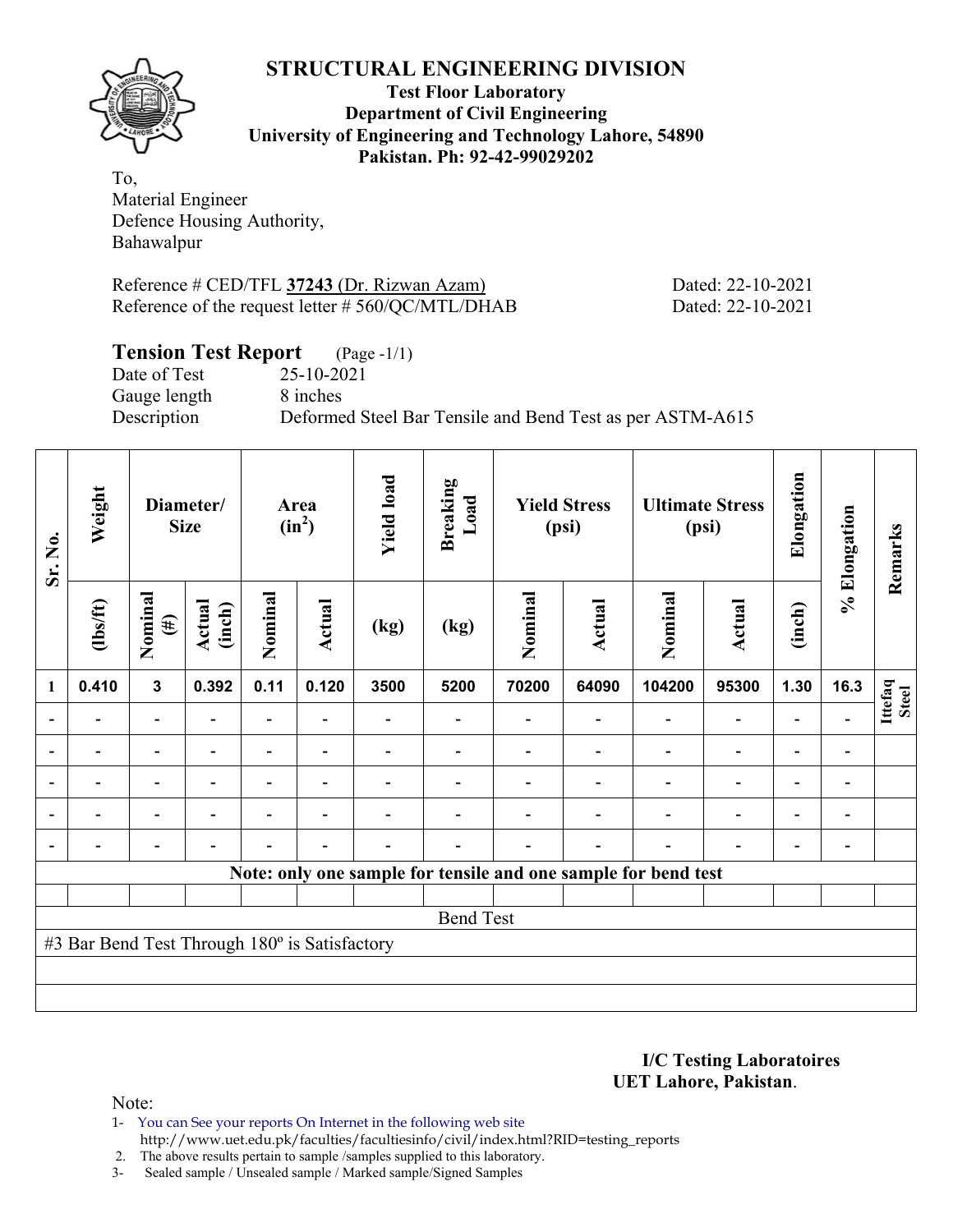

### **Test Floor Laboratory Department of Civil Engineering University of Engineering and Technology Lahore, 54890 Pakistan. Ph: 92-42-99029202**

To, Construction Manager Deevar Developers Pvt. Ltd Construction of Zameen Opal, Plot No. 16, Sector-A, Land Breeze Housing Society, Raiwind Road, Lahore Reference # CED/TFL **37244** (Dr. Asad Ali) Dated: 22-10-2021 Reference of the request letter # ZD/ZO/L/029 Dated: 22-10-2021

## **Tension Test Report** (Page -1/1)

Date of Test 25-10-2021 Gauge length 8 inches

Description Deformed Steel Bar Tensile and Bend Test as per ASTM-A615

| Sr. No.          | Weight                                        |                          | Diameter/<br><b>Size</b> |                          | Area<br>$(in^2)$         | <b>Yield load</b> | <b>Breaking</b><br>Load                                         |         | <b>Yield Stress</b><br>(psi) |                          | <b>Ultimate Stress</b><br>(psi) | Elongation               | % Elongation                 | Remarks |
|------------------|-----------------------------------------------|--------------------------|--------------------------|--------------------------|--------------------------|-------------------|-----------------------------------------------------------------|---------|------------------------------|--------------------------|---------------------------------|--------------------------|------------------------------|---------|
|                  | $\frac{2}{10}$                                | Nominal<br>$(\#)$        | Actual<br>(inch)         | Nominal                  | Actual                   | (kg)              | (kg)                                                            | Nominal | <b>Actual</b>                | Nominal                  | <b>Actual</b>                   | (inch)                   |                              |         |
| 1                | 0.373                                         | $\mathbf{3}$             | 0.373                    | 0.11                     | 0.110                    | 3540              | 5070                                                            | 71000   | 71250                        | 101600                   | 102100                          | 1.00                     | $12.5$                       |         |
| $\boldsymbol{2}$ | 0.368                                         | $\mathbf 3$              | 0.371                    | 0.11                     | 0.108                    | 3210              | 4840                                                            | 64400   | 65460                        | 97000                    | 98700                           | 1.20                     | 15.0                         |         |
|                  |                                               | $\overline{\phantom{0}}$ |                          |                          |                          |                   |                                                                 |         |                              |                          |                                 |                          | $\qquad \qquad =$            |         |
| $\blacksquare$   | $\overline{\phantom{0}}$                      | $\overline{\phantom{a}}$ | $\overline{\phantom{a}}$ | -                        | $\blacksquare$           |                   |                                                                 |         |                              | $\overline{\phantom{a}}$ | $\overline{\phantom{a}}$        | $\overline{\phantom{a}}$ | $\qquad \qquad =$            |         |
|                  | $\blacksquare$                                | $\overline{\phantom{0}}$ | $\blacksquare$           | $\overline{\phantom{0}}$ | $\overline{\phantom{a}}$ |                   |                                                                 |         |                              |                          | $\overline{\phantom{a}}$        | $\overline{\phantom{0}}$ | $\qquad \qquad \blacksquare$ |         |
|                  | $\overline{\phantom{0}}$                      | $\overline{\phantom{0}}$ | -                        | $\overline{\phantom{0}}$ | $\overline{\phantom{a}}$ |                   | $\overline{a}$                                                  |         | $\overline{\phantom{0}}$     | $\overline{\phantom{0}}$ | ٠                               | $\overline{\phantom{0}}$ | $\overline{a}$               |         |
|                  |                                               |                          |                          |                          |                          |                   | Note: only two samples for tensile and one sample for bend test |         |                              |                          |                                 |                          |                              |         |
|                  |                                               |                          |                          |                          |                          |                   |                                                                 |         |                              |                          |                                 |                          |                              |         |
|                  |                                               |                          |                          |                          |                          |                   | <b>Bend Test</b>                                                |         |                              |                          |                                 |                          |                              |         |
|                  | #3 Bar Bend Test Through 180° is Satisfactory |                          |                          |                          |                          |                   |                                                                 |         |                              |                          |                                 |                          |                              |         |
|                  |                                               |                          |                          |                          |                          |                   |                                                                 |         |                              |                          |                                 |                          |                              |         |
|                  |                                               |                          |                          |                          |                          |                   |                                                                 |         |                              |                          |                                 |                          |                              |         |

**I/C Testing Laboratoires UET Lahore, Pakistan**.

Note:

1- You can See your reports On Internet in the following web site http://www.uet.edu.pk/faculties/facultiesinfo/civil/index.html?RID=testing\_reports

2. The above results pertain to sample /samples supplied to this laboratory.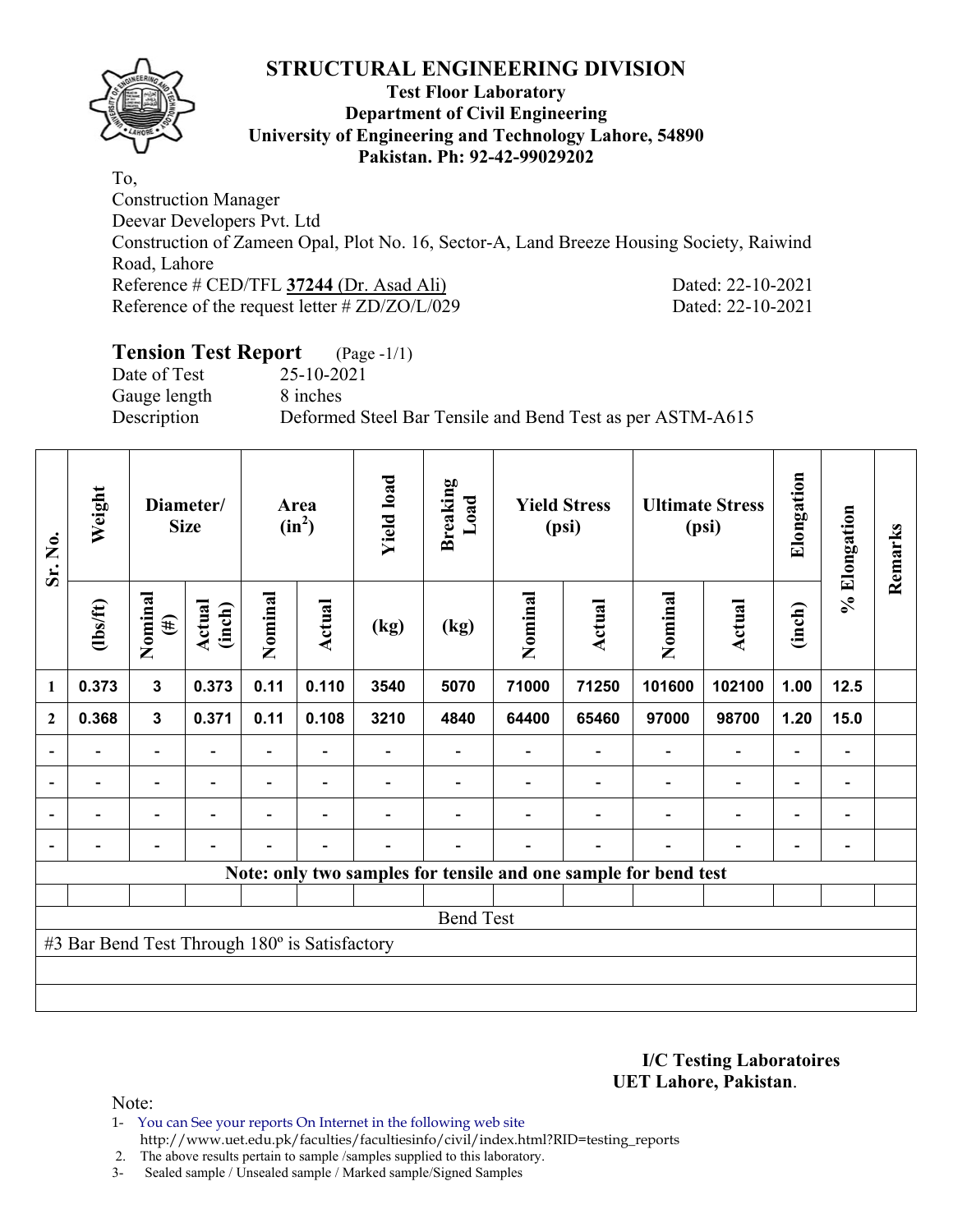

### **Test Floor Laboratory Department of Civil Engineering University of Engineering and Technology Lahore, 54890 Pakistan. Ph: 92-42-99029202**

To, Asst. Manager Coordination Izhar Construction (Pvt) Ltd Ocean Ceramics, Faisalabad

Reference # CED/TFL **37245** (Dr. Rizwan Azam) Dated: 22-10-2021 Reference of the request letter # ICPL/Const-OC/21/0102 Dated: 22-10-2021

# **Tension Test Report** (Page -1/1)<br>Date of Test 25-10-2021

Date of Test Gauge length 8 inches

Description Deformed Steel Bar Tensile and Bend Test as per ASTM-A615

| Sr. No.          | Weight   |                                                                 | Diameter/<br><b>Size</b><br>(mm) |                | Area<br>$(in^2)$         | <b>Yield load</b>                                   | <b>Breaking</b><br>Load |         | <b>Yield Stress</b><br>(psi) |                          | <b>Ultimate Stress</b><br>(psi) | Elongation               | % Elongation   | Remarks |
|------------------|----------|-----------------------------------------------------------------|----------------------------------|----------------|--------------------------|-----------------------------------------------------|-------------------------|---------|------------------------------|--------------------------|---------------------------------|--------------------------|----------------|---------|
|                  | (1bs/ft) | Nominal                                                         | Actual                           | Nominal        | <b>Actual</b>            | (kg)                                                | (kg)                    | Nominal | Actual                       | Nominal                  | Actual                          | (inch)<br>8.8            |                |         |
| $\mathbf{1}$     | 0.382    | 10                                                              | 9.61                             | 0.12           | 0.112                    | 4400                                                | 5000                    | 80835   | 86340                        | 91858                    | 98200                           | 0.70                     |                |         |
| $\boldsymbol{2}$ | 0.387    | 10                                                              | 9.66                             | 0.12           | 0.114                    | 3800                                                | 4600                    | 69812   | 73720                        | 84510                    | 89300                           | 0.90                     | 11.3           |         |
| $\blacksquare$   |          | Ξ.                                                              |                                  |                |                          |                                                     |                         |         |                              |                          | $\blacksquare$                  | $\overline{\phantom{0}}$ |                |         |
| $\overline{a}$   | -        | $\blacksquare$                                                  | $\overline{\phantom{a}}$         | Ξ.             | $\overline{\phantom{a}}$ |                                                     |                         |         | $\overline{\phantom{a}}$     | $\overline{\phantom{a}}$ | $\overline{\phantom{a}}$        | $\qquad \qquad -$        | $\blacksquare$ |         |
|                  | Ξ.       | Ξ.                                                              | ۰                                | $\overline{a}$ | $\blacksquare$           |                                                     |                         |         |                              | ÷                        | $\overline{a}$                  | $\overline{\phantom{a}}$ | $\blacksquare$ |         |
|                  |          | $\overline{\phantom{a}}$                                        | $\overline{\phantom{0}}$         | $\overline{a}$ | $\blacksquare$           |                                                     |                         |         | $\overline{\phantom{a}}$     | $\overline{\phantom{a}}$ | $\overline{a}$                  | $\overline{\phantom{a}}$ |                |         |
|                  |          | Note: only two samples for tensile and one sample for bend test |                                  |                |                          |                                                     |                         |         |                              |                          |                                 |                          |                |         |
|                  |          |                                                                 |                                  |                |                          |                                                     |                         |         |                              |                          |                                 |                          |                |         |
|                  |          |                                                                 |                                  |                |                          |                                                     | <b>Bend Test</b>        |         |                              |                          |                                 |                          |                |         |
|                  |          |                                                                 |                                  |                |                          | 10mm Dia Bar Bend Test Through 180° is Satisfactory |                         |         |                              |                          |                                 |                          |                |         |
|                  |          |                                                                 |                                  |                |                          |                                                     |                         |         |                              |                          |                                 |                          |                |         |
|                  |          |                                                                 |                                  |                |                          |                                                     |                         |         |                              |                          |                                 |                          |                |         |

**I/C Testing Laboratoires UET Lahore, Pakistan**.

Note:

1- You can See your reports On Internet in the following web site http://www.uet.edu.pk/faculties/facultiesinfo/civil/index.html?RID=testing\_reports

2. The above results pertain to sample /samples supplied to this laboratory.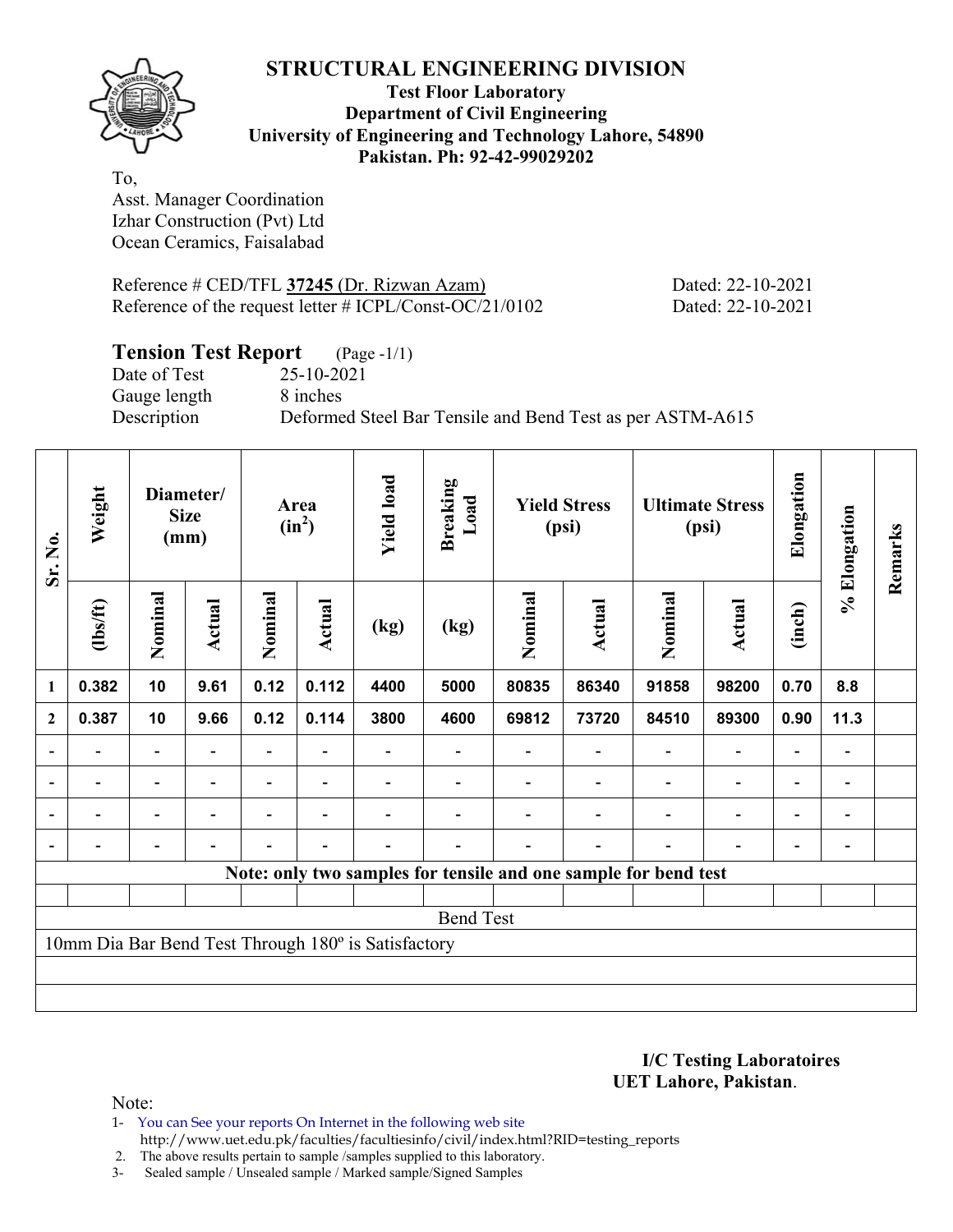

**Test Floor Laboratory Department of Civil Engineering University of Engineering and Technology Lahore, 54890 Pakistan. Ph: 92-42-99029202** 

To, Material Engineer Defence Housing Authority, Bahawalpur

Reference # CED/TFL **37246** (Dr. Rizwan Azam) Dated: 22-10-2021 Reference of the request letter # 560/QC/MTL/DHAB Dated: 22-10-2021

## **Tension Test Report** (Page -1/1)

Date of Test 25-10-2021 Gauge length 8 inches

Description Deformed Steel Bar Tensile and Bend Test as per ASTM-A615

| Sr. No.        | Weight                                        |                          | Diameter/<br><b>Size</b> |                          | Area<br>$(in^2)$         | <b>Yield load</b> | <b>Breaking</b><br>Load |         | <b>Yield Stress</b><br>(psi) |                                                                | <b>Ultimate Stress</b><br>(psi) | Elongation               | % Elongation             | Remarks           |
|----------------|-----------------------------------------------|--------------------------|--------------------------|--------------------------|--------------------------|-------------------|-------------------------|---------|------------------------------|----------------------------------------------------------------|---------------------------------|--------------------------|--------------------------|-------------------|
|                | $\frac{2}{10}$                                | Nominal<br>$(\#)$        | Actual<br>(inch)         | Nominal                  | Actual                   | (kg)              | (kg)                    | Nominal | <b>Actual</b>                | Nominal                                                        | Actual                          | (inch)                   |                          |                   |
| 1              | 0.376                                         | $\mathbf{3}$             | 0.375                    | 0.11                     | 0.111                    | 3500              | 5000                    | 70200   | 69730                        | 100200                                                         | 99700                           | 1.40                     | 17.5                     | <b>Steel</b><br>Ě |
|                |                                               | $\overline{\phantom{a}}$ | $\overline{a}$           | $\overline{\phantom{0}}$ |                          |                   |                         |         | $\overline{\phantom{a}}$     |                                                                | $\overline{\phantom{0}}$        |                          |                          |                   |
|                |                                               | Ξ.                       |                          |                          |                          |                   |                         |         |                              |                                                                | $\overline{\phantom{0}}$        | $\overline{\phantom{0}}$ | $\overline{\phantom{a}}$ |                   |
| $\blacksquare$ |                                               | $\overline{\phantom{0}}$ |                          |                          | $\blacksquare$           |                   |                         |         |                              |                                                                | $\overline{\phantom{0}}$        | $\blacksquare$           | $\blacksquare$           |                   |
| $\blacksquare$ | $\blacksquare$                                | Ξ.                       |                          |                          |                          |                   |                         |         |                              | $\blacksquare$                                                 | $\overline{\phantom{0}}$        | $\blacksquare$           | $\blacksquare$           |                   |
| $\blacksquare$ | -                                             | $\overline{\phantom{0}}$ |                          |                          | $\overline{\phantom{a}}$ |                   |                         |         | $\blacksquare$               | $\blacksquare$                                                 | $\overline{\phantom{0}}$        | $\overline{\phantom{0}}$ |                          |                   |
|                |                                               |                          |                          |                          |                          |                   |                         |         |                              | Note: only one sample for tensile and one sample for bend test |                                 |                          |                          |                   |
|                |                                               |                          |                          |                          |                          |                   |                         |         |                              |                                                                |                                 |                          |                          |                   |
|                |                                               |                          |                          |                          |                          |                   | <b>Bend Test</b>        |         |                              |                                                                |                                 |                          |                          |                   |
|                | #3 Bar Bend Test Through 180° is Satisfactory |                          |                          |                          |                          |                   |                         |         |                              |                                                                |                                 |                          |                          |                   |
|                |                                               |                          |                          |                          |                          |                   |                         |         |                              |                                                                |                                 |                          |                          |                   |
|                |                                               |                          |                          |                          |                          |                   |                         |         |                              |                                                                |                                 |                          |                          |                   |

**I/C Testing Laboratoires UET Lahore, Pakistan**.

Note:

1- You can See your reports On Internet in the following web site http://www.uet.edu.pk/faculties/facultiesinfo/civil/index.html?RID=testing\_reports

2. The above results pertain to sample /samples supplied to this laboratory.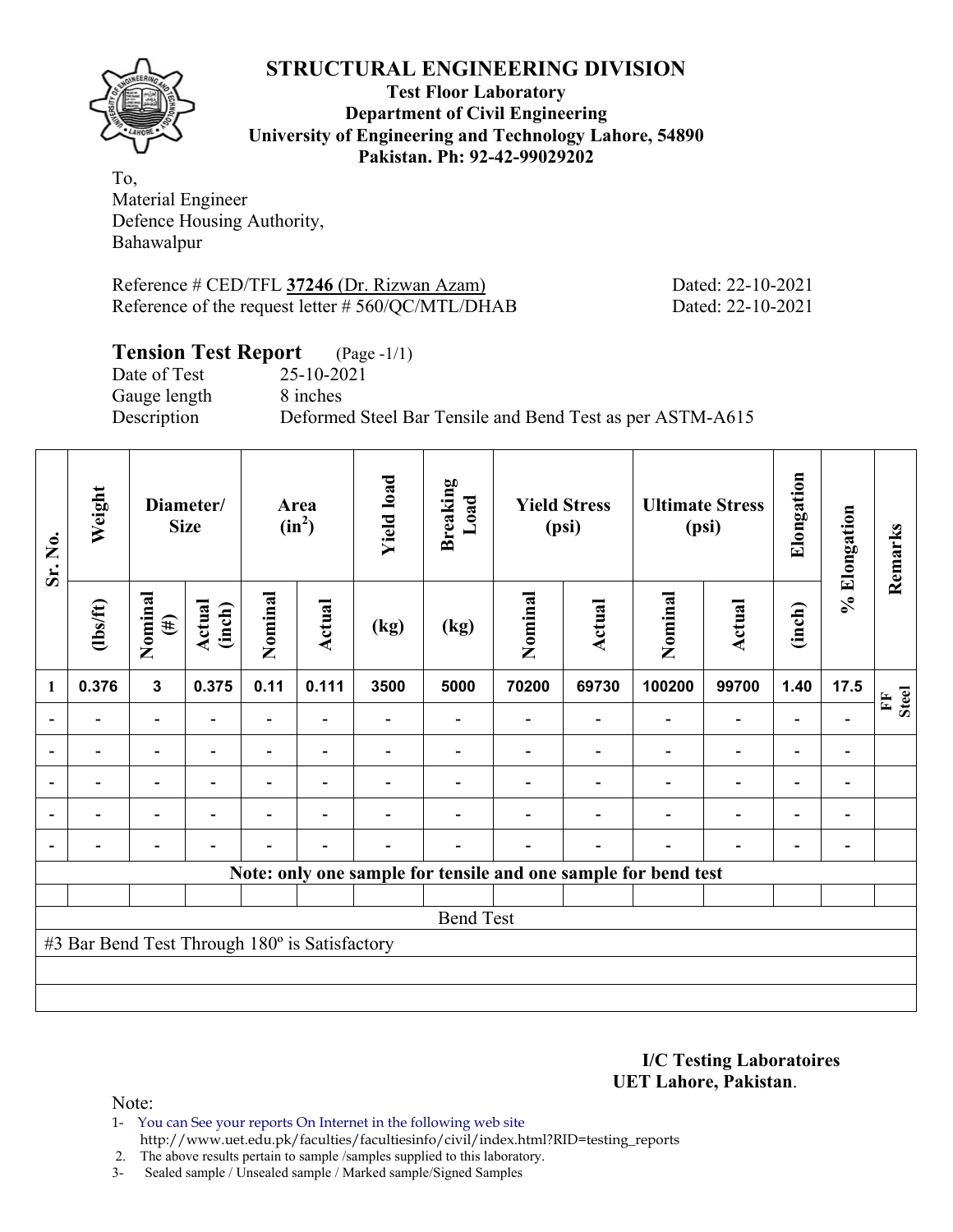

### **Test Floor Laboratory Department of Civil Engineering University of Engineering and Technology Lahore, 54890 Pakistan. Ph: 92-42-99029202**

To, Sub Divisional Officer Buildings Sub Division No. 6 Lahore (Construction of B.S Block, Multipurpose Hall, Basket Ball Court and Privision of Missing Facilities in Government Graduate College Sabzazar Lahore.)

Reference # CED/TFL **37247** (Dr. Rizwan Azam) Dated: 22-10-2021 Reference of the request letter  $# 390-91/Sd-6^{th}$  Dated: 21-10-2021

|                                                                          |              |                          | <b>Tension Test Report</b> |            | $(Page - 1/1)$         |                    |  |                              |  |                                 |               |
|--------------------------------------------------------------------------|--------------|--------------------------|----------------------------|------------|------------------------|--------------------|--|------------------------------|--|---------------------------------|---------------|
|                                                                          | Date of Test |                          |                            | 25-10-2021 |                        |                    |  |                              |  |                                 |               |
|                                                                          | Gauge length |                          |                            | 8 inches   |                        |                    |  |                              |  |                                 |               |
| Description<br>Deformed Steel Bar Tensile and Bend Test as per ASTM-A615 |              |                          |                            |            |                        |                    |  |                              |  |                                 |               |
| Weight                                                                   |              | Diameter/<br><b>Size</b> | $(in^2)$                   | Area       | $_{\rm load}$<br>Yield | Breaking<br>्<br>ब |  | <b>Yield Stress</b><br>(psi) |  | <b>Ultimate Stress</b><br>(psi) | ngati<br>Eloi |
|                                                                          |              |                          |                            |            |                        |                    |  |                              |  |                                 |               |

| Sr. No.                  | Weigl                                         | Diameter/         | <b>Size</b>      |         | Area<br>$(in^2)$         | <b>Yield le</b> | <b>Breaki</b><br>Load |                                                                | <b>Yield Stress</b><br>(psi) |         | <b>Ultimate Stress</b><br>(psi) | Elongat | % Elongation             | Remarks |
|--------------------------|-----------------------------------------------|-------------------|------------------|---------|--------------------------|-----------------|-----------------------|----------------------------------------------------------------|------------------------------|---------|---------------------------------|---------|--------------------------|---------|
|                          | $\frac{2}{10}$                                | Nominal<br>$(\#)$ | Actual<br>(inch) | Nominal | Actual                   | (kg)            | (kg)                  | Nominal                                                        | Actual                       | Nominal | Actual                          | (inch)  |                          |         |
| 1                        | 0.354                                         | $\mathbf{3}$      | 0.364            | 0.11    | 0.104                    | 2900            | 3800                  | 58200                                                          | 61470                        | 76200   | 80600                           | 1.80    | 22.5                     |         |
|                          |                                               |                   |                  |         |                          |                 |                       |                                                                |                              |         |                                 |         |                          |         |
| $\overline{\phantom{a}}$ |                                               |                   |                  |         | $\overline{\phantom{0}}$ |                 |                       |                                                                |                              |         |                                 |         | -                        |         |
| $\overline{\phantom{a}}$ |                                               |                   |                  |         | -                        |                 |                       |                                                                |                              |         |                                 |         | $\overline{\phantom{0}}$ |         |
|                          |                                               |                   |                  |         |                          |                 |                       |                                                                |                              |         |                                 |         |                          |         |
|                          |                                               |                   |                  |         | $\overline{\phantom{0}}$ |                 |                       |                                                                |                              |         |                                 |         | $\overline{\phantom{0}}$ |         |
|                          |                                               |                   |                  |         |                          |                 |                       | Note: only one sample for tensile and one sample for bend test |                              |         |                                 |         |                          |         |
|                          |                                               |                   |                  |         |                          |                 |                       |                                                                |                              |         |                                 |         |                          |         |
|                          |                                               |                   |                  |         |                          |                 | <b>Bend Test</b>      |                                                                |                              |         |                                 |         |                          |         |
|                          | #3 Bar Bend Test Through 180° is Satisfactory |                   |                  |         |                          |                 |                       |                                                                |                              |         |                                 |         |                          |         |
|                          |                                               |                   |                  |         |                          |                 |                       |                                                                |                              |         |                                 |         |                          |         |
|                          |                                               |                   |                  |         |                          |                 |                       |                                                                |                              |         |                                 |         |                          |         |

**I/C Testing Laboratoires UET Lahore, Pakistan**.

- 1- You can See your reports On Internet in the following web site http://www.uet.edu.pk/faculties/facultiesinfo/civil/index.html?RID=testing\_reports
- 2. The above results pertain to sample /samples supplied to this laboratory.
- 3- Sealed sample / Unsealed sample / Marked sample/Signed Samples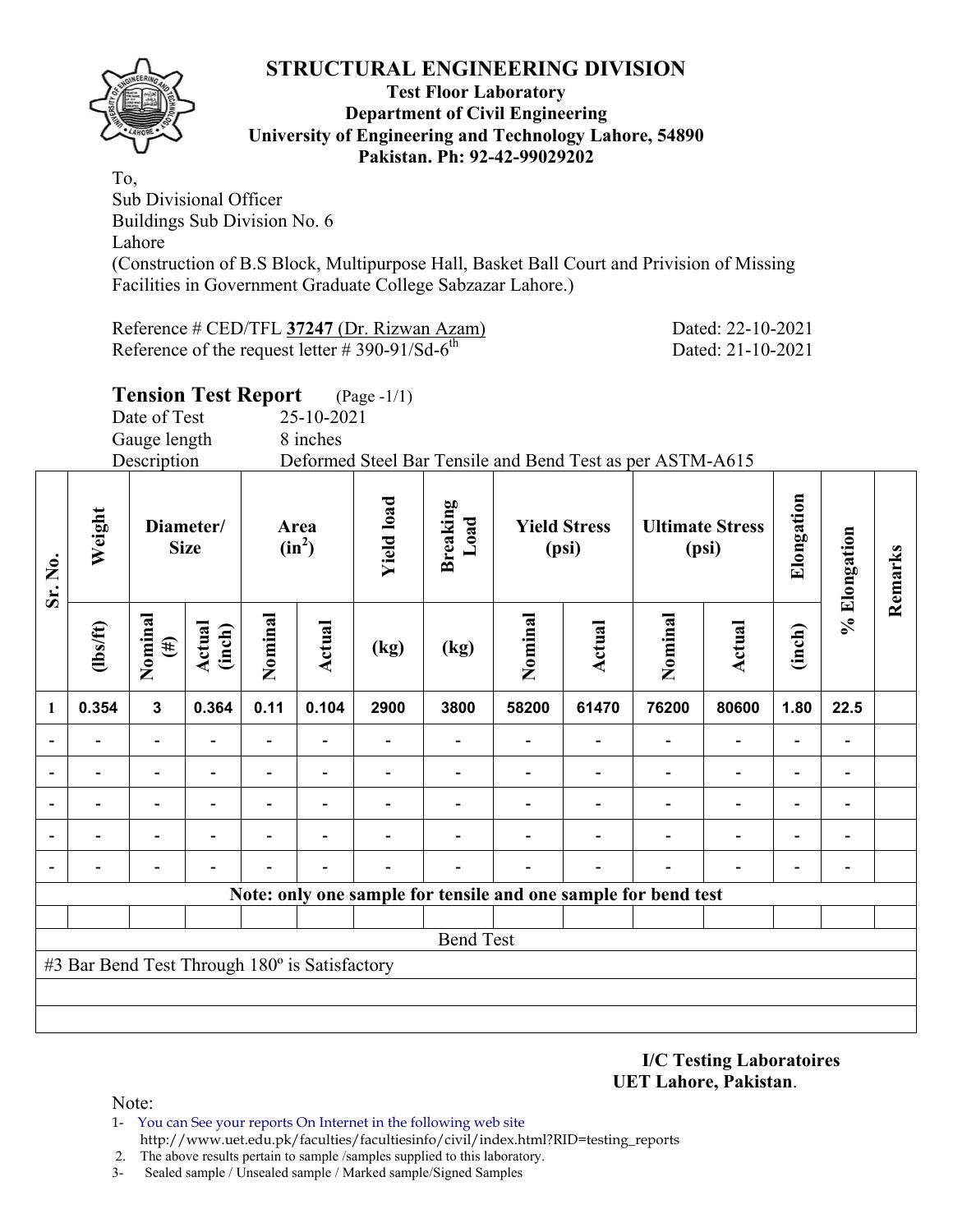

### **Test Floor Laboratory Department of Civil Engineering University of Engineering and Technology Lahore, 54890 Pakistan. Ph: 92-42-99029202**

To, M/S Style Textile (Pvt) Ltd Lahore (Style SAP C1 Project) ((Amreli Steel) Kraftcon)

Reference # CED/TFL **37249** (Dr. Rizwan Azam) Dated: 25-10-2021 Reference of the request letter # Nil Dated: 13-10-2021

### **Tension Test Report** (Page -1/7) Date of Test 25-10-2021

Gauge length 8 inches

Description Deformed Steel Bar Tensile and Bend Test as per ASTM-A615

| Weight<br>Sr. No.       |          | Diameter/<br><b>Size</b><br>(mm) |        | Area<br>$(in^2)$ | <b>Yield load</b> | <b>Breaking</b><br>Load                             |                                                                   | <b>Yield Stress</b><br>(psi) |        | <b>Ultimate Stress</b><br>(psi) | Elongation | % Elongation             | Remarks |  |
|-------------------------|----------|----------------------------------|--------|------------------|-------------------|-----------------------------------------------------|-------------------------------------------------------------------|------------------------------|--------|---------------------------------|------------|--------------------------|---------|--|
|                         | (1bs/ft) | Nominal                          | Actual | Nominal          | Actual            | (kg)                                                | (kg)                                                              | Nominal                      | Actual | Nominal                         | Actual     | (inch)                   |         |  |
| 1                       | 0.416    | 10                               | 10.02  | 0.12             | 0.122             | 4300                                                | 5100                                                              | 78998                        | 77500  | 93696                           | 92000      | 1.00                     | 12.5    |  |
| $\boldsymbol{2}$        | 0.418    | 10                               | 10.04  | 0.12             | 0.123             | 4400                                                | 5100                                                              | 80835                        | 78960  | 93696                           | 91600      | 1.00                     | 12.5    |  |
| 3                       | 0.413    | 10                               | 9.99   | 0.12             | 0.122             | 4200                                                | 5000                                                              | 77161                        | 76190  | 91858                           | 90700      | 1.10                     | 13.8    |  |
| $\overline{\mathbf{4}}$ | 0.416    | 10                               | 10.02  | 0.12             | 0.122             | 4400                                                | 5000                                                              | 80835                        | 79310  | 91858                           | 90200      | 0.80                     | 10.0    |  |
|                         |          | $\overline{\phantom{0}}$         |        |                  |                   |                                                     |                                                                   |                              |        |                                 |            | $\overline{\phantom{0}}$ |         |  |
|                         |          | $\qquad \qquad -$                |        |                  |                   |                                                     |                                                                   |                              |        |                                 |            | $\overline{a}$           |         |  |
|                         |          |                                  |        |                  |                   |                                                     | Note: only four samples for tensile and two samples for bend test |                              |        |                                 |            |                          |         |  |
|                         |          |                                  |        |                  |                   |                                                     |                                                                   |                              |        |                                 |            |                          |         |  |
|                         |          |                                  |        |                  |                   |                                                     | <b>Bend Test</b>                                                  |                              |        |                                 |            |                          |         |  |
|                         |          |                                  |        |                  |                   | 10mm Dia Bar Bend Test Through 180° is Satisfactory |                                                                   |                              |        |                                 |            |                          |         |  |
|                         |          |                                  |        |                  |                   | 10mm Dia Bar Bend Test Through 180° is Satisfactory |                                                                   |                              |        |                                 |            |                          |         |  |
|                         |          |                                  |        |                  |                   |                                                     |                                                                   |                              |        |                                 |            |                          |         |  |

**I/C Testing Laboratoires UET Lahore, Pakistan**.

Note:

1- You can See your reports On Internet in the following web site http://www.uet.edu.pk/faculties/facultiesinfo/civil/index.html?RID=testing\_reports

2. The above results pertain to sample /samples supplied to this laboratory.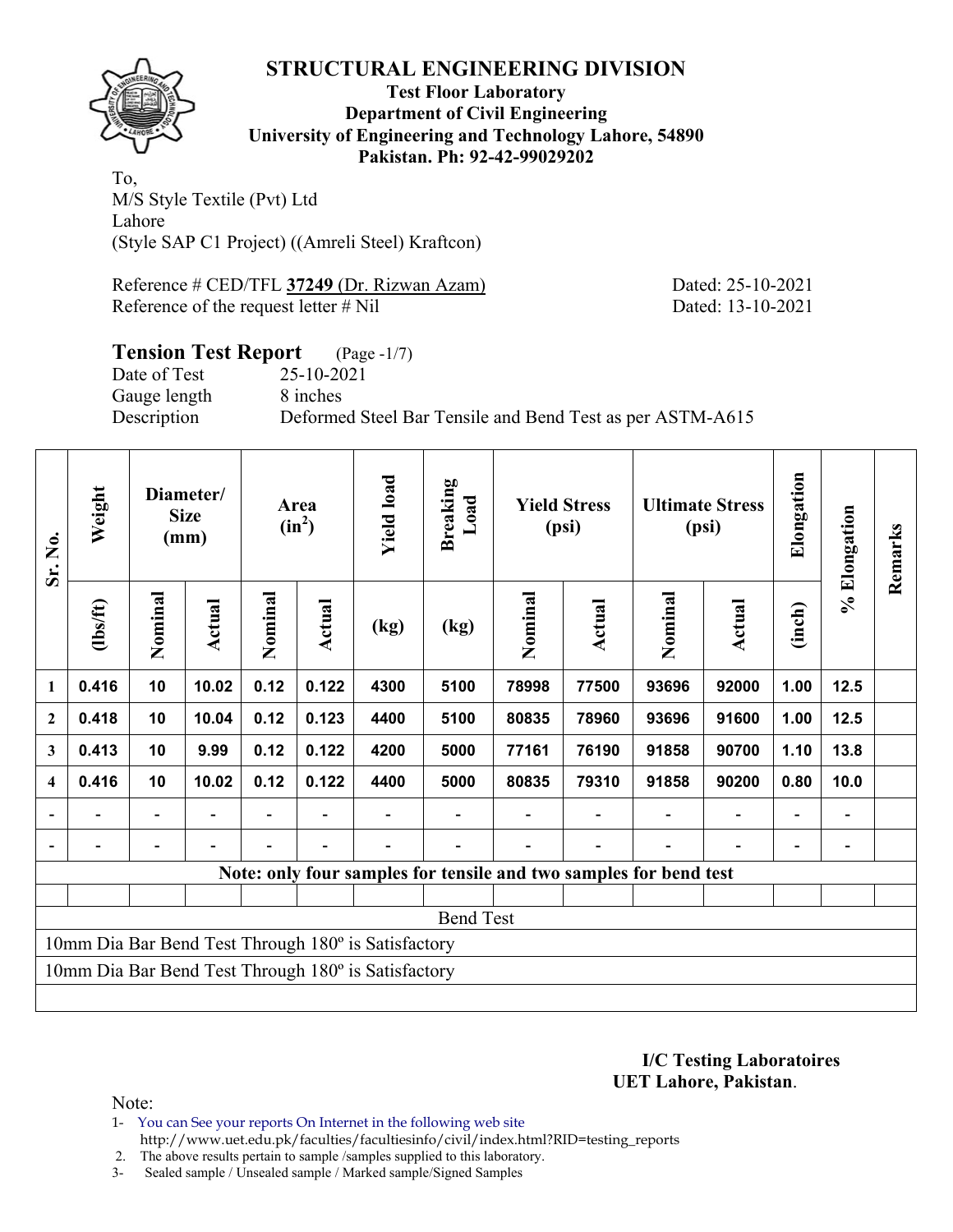

**Test Floor Laboratory Department of Civil Engineering University of Engineering and Technology Lahore, 54890 Pakistan. Ph: 92-42-99029202** 

To, M/S Style Textile (Pvt) Ltd Lahore (Style SAP C1 Project) ((Amreli Steel) Kraftcon)

Reference # CED/TFL **37249** (Dr. Rizwan Azam) Dated: 25-10-2021 Reference of the request letter # Nil Dated: 11-10-2021

### **Tension Test Report** (Page -2/7) Date of Test 25-10-2021

Gauge length 8 inches

Description Deformed Steel Bar Tensile and Bend Test as per ASTM-A615

| Weight<br>Sr. No.       |          | Diameter/<br><b>Size</b><br>(mm) |        | Area<br>$(in^2)$ | <b>Yield load</b> | <b>Breaking</b><br>Load                             |                                                                   | <b>Yield Stress</b><br>(psi) |        | <b>Ultimate Stress</b><br>(psi) | Elongation     | % Elongation   | Remarks |  |
|-------------------------|----------|----------------------------------|--------|------------------|-------------------|-----------------------------------------------------|-------------------------------------------------------------------|------------------------------|--------|---------------------------------|----------------|----------------|---------|--|
|                         | (lbs/ft) | Nominal                          | Actual | Nominal          | Actual            | (kg)                                                | (kg)                                                              | Nominal                      | Actual | Nominal                         | Actual         | (inch)         |         |  |
| 1                       | 0.417    | 10                               | 10.04  | 0.12             | 0.123             | 4100                                                | 5000                                                              | 75324                        | 73660  | 91858                           | 89900          | 1.20           | 15.0    |  |
| $\mathbf{2}$            | 0.412    | 10                               | 9.97   | 0.12             | 0.121             | 4200                                                | 5100                                                              | 77161                        | 76430  | 93696                           | 92900          | 1.30           | 16.3    |  |
| 3                       | 0.417    | 10                               | 10.04  | 0.12             | 0.123             | 4200                                                | 5000                                                              | 77161                        | 75460  | 91858                           | 89900          | 1.00           | 12.5    |  |
| $\overline{\mathbf{4}}$ | 0.413    | 10                               | 9.98   | 0.12             | 0.121             | 4200                                                | 5100                                                              | 77161                        | 76280  | 93696                           | 92700          | 1.00           | 12.5    |  |
|                         |          | $\overline{\phantom{0}}$         |        |                  |                   |                                                     |                                                                   |                              |        |                                 | $\blacksquare$ | $\blacksquare$ |         |  |
|                         |          |                                  |        |                  |                   |                                                     |                                                                   |                              |        |                                 |                |                |         |  |
|                         |          |                                  |        |                  |                   |                                                     | Note: only four samples for tensile and two samples for bend test |                              |        |                                 |                |                |         |  |
|                         |          |                                  |        |                  |                   |                                                     |                                                                   |                              |        |                                 |                |                |         |  |
|                         |          |                                  |        |                  |                   |                                                     | <b>Bend Test</b>                                                  |                              |        |                                 |                |                |         |  |
|                         |          |                                  |        |                  |                   | 10mm Dia Bar Bend Test Through 180° is Satisfactory |                                                                   |                              |        |                                 |                |                |         |  |
|                         |          |                                  |        |                  |                   | 10mm Dia Bar Bend Test Through 180° is Satisfactory |                                                                   |                              |        |                                 |                |                |         |  |
|                         |          |                                  |        |                  |                   |                                                     |                                                                   |                              |        |                                 |                |                |         |  |

**I/C Testing Laboratoires UET Lahore, Pakistan**.

Note:

1- You can See your reports On Internet in the following web site http://www.uet.edu.pk/faculties/facultiesinfo/civil/index.html?RID=testing\_reports

2. The above results pertain to sample /samples supplied to this laboratory.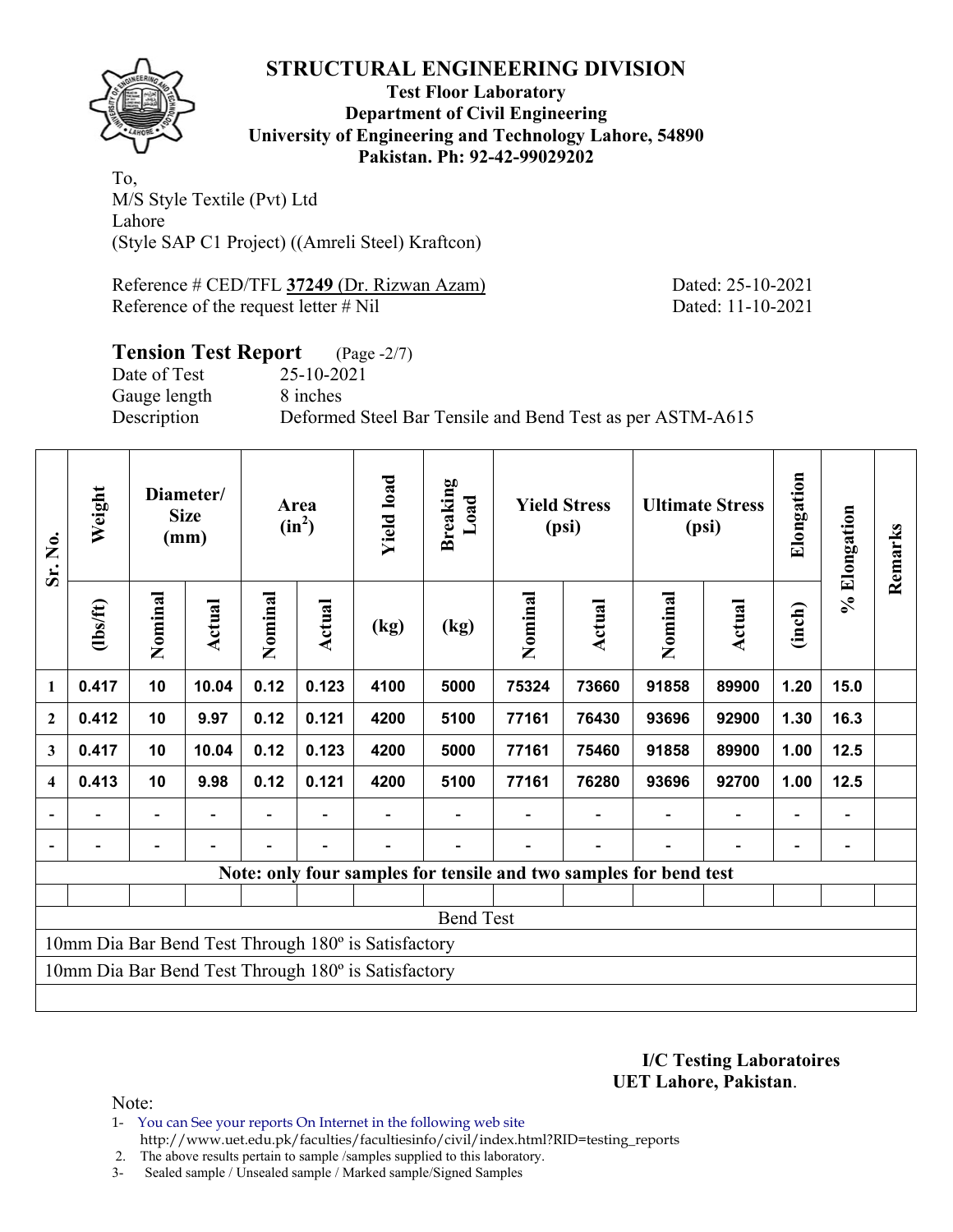

### **Test Floor Laboratory Department of Civil Engineering University of Engineering and Technology Lahore, 54890 Pakistan. Ph: 92-42-99029202**

To, M/S Style Textile (Pvt) Ltd Lahore (Style SAP C1 Project) ((Agha Steel) Kraftcon)

Reference # CED/TFL **37249** (Dr. Rizwan Azam) Dated: 25-10-2021 Reference of the request letter # Nil Dated: 21-10-2021

### **Tension Test Report** (Page -3/7) Date of Test 25-10-2021 Gauge length 8 inches Description Deformed Steel Bar Tensile and Bend Test as per ASTM-A615

| Sr. No.<br>$\mathbf{1}$<br>$\mathbf{2}$ | Weight                                                            |         | Diameter/<br><b>Size</b><br>(mm) |         | Area<br>$(in^2)$ | <b>Yield load</b>                                   | <b>Breaking</b><br>Load |         | <b>Yield Stress</b><br>(psi) |         | <b>Ultimate Stress</b><br>(psi) | Elongation                   | % Elongation | Remarks |
|-----------------------------------------|-------------------------------------------------------------------|---------|----------------------------------|---------|------------------|-----------------------------------------------------|-------------------------|---------|------------------------------|---------|---------------------------------|------------------------------|--------------|---------|
|                                         | (lbs/ft)                                                          | Nominal | Actual                           | Nominal | Actual           | (kg)                                                | (kg)                    | Nominal | Actual                       | Nominal | Actual                          | (inch)                       |              |         |
|                                         | 0.411                                                             | 10      | 9.96                             | 0.12    | 0.121            | 4600                                                | 5700                    | 84510   | 83880                        | 104719  | 104000                          | 1.00                         | 12.5         |         |
|                                         | 0.408                                                             | 10      | 9.93                             | 0.12    | 0.120            | 4800                                                | 5900                    | 88184   | 88200                        | 108393  | 108500                          | 0.90                         | 11.3         |         |
| 3                                       | 0.407                                                             | 10      | 9.91                             | 0.12    | 0.120            | 4800                                                | 5900                    | 88184   | 88490                        | 108393  | 108800                          | 0.90                         | 11.3         |         |
| 4                                       | 0.412                                                             | 10      | 9.97                             | 0.12    | 0.121            | 4700                                                | 5800                    | 86347   | 85590                        | 106556  | 105700                          | 1.20                         | 15.0         |         |
| $\blacksquare$                          |                                                                   |         |                                  |         |                  |                                                     |                         |         |                              |         | $\qquad \qquad -$               | $\qquad \qquad \blacksquare$ |              |         |
|                                         |                                                                   |         |                                  |         |                  |                                                     |                         |         |                              |         | $\overline{\phantom{0}}$        | $\overline{\phantom{0}}$     |              |         |
|                                         | Note: only four samples for tensile and two samples for bend test |         |                                  |         |                  |                                                     |                         |         |                              |         |                                 |                              |              |         |
|                                         |                                                                   |         |                                  |         |                  |                                                     |                         |         |                              |         |                                 |                              |              |         |
|                                         |                                                                   |         |                                  |         |                  |                                                     | <b>Bend Test</b>        |         |                              |         |                                 |                              |              |         |
|                                         |                                                                   |         |                                  |         |                  | 10mm Dia Bar Bend Test Through 180° is Satisfactory |                         |         |                              |         |                                 |                              |              |         |
|                                         |                                                                   |         |                                  |         |                  | 10mm Dia Bar Bend Test Through 180° is Satisfactory |                         |         |                              |         |                                 |                              |              |         |
|                                         |                                                                   |         |                                  |         |                  |                                                     |                         |         |                              |         |                                 |                              |              |         |

**I/C Testing Laboratoires UET Lahore, Pakistan**.

Note:

1- You can See your reports On Internet in the following web site http://www.uet.edu.pk/faculties/facultiesinfo/civil/index.html?RID=testing\_reports

2. The above results pertain to sample /samples supplied to this laboratory.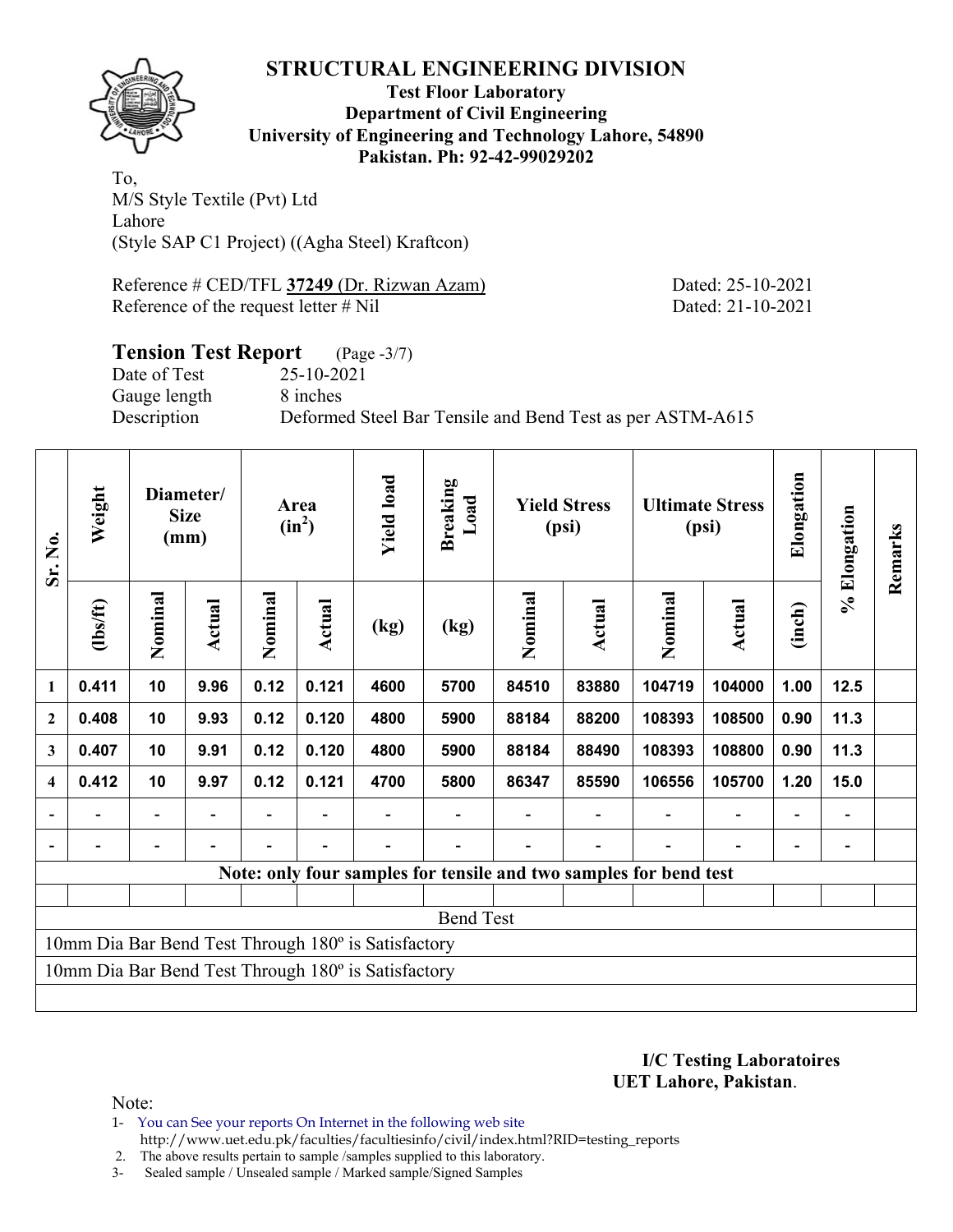

**Test Floor Laboratory Department of Civil Engineering University of Engineering and Technology Lahore, 54890 Pakistan. Ph: 92-42-99029202** 

To, M/S Style Textile (Pvt) Ltd Lahore (Style SAP PH3 Project) ((Naveena Steel) ASE)

Reference # CED/TFL **37249** (Dr. Rizwan Azam) Dated: 25-10-2021 Reference of the request letter # Nil Dated: 20-10-2021

### **Tension Test Report** (Page -4/7) Date of Test 25-10-2021 Gauge length 8 inches Description Deformed Steel Bar Tensile and Bend Test as per ASTM-A615

| Sr. No.<br>$\mathbf{1}$<br>$\mathbf{2}$ | Weight   |                                                                   | Diameter/<br><b>Size</b><br>(mm) |         | Area<br>$(in^2)$ | <b>Yield load</b>                                   | <b>Breaking</b><br>Load |         | <b>Yield Stress</b><br>(psi) |         | <b>Ultimate Stress</b><br>(psi) | Elongation               | % Elongation   | Remarks |
|-----------------------------------------|----------|-------------------------------------------------------------------|----------------------------------|---------|------------------|-----------------------------------------------------|-------------------------|---------|------------------------------|---------|---------------------------------|--------------------------|----------------|---------|
|                                         | (1bs/ft) | Nominal                                                           | Actual                           | Nominal | Actual           | (kg)                                                | (kg)                    | Nominal | <b>Actual</b>                | Nominal | <b>Actual</b>                   | (inch)                   |                |         |
|                                         | 0.414    | 10                                                                | 9.99                             | 0.12    | 0.122            | 4000                                                | 5100                    | 73487   | 72520                        | 93696   | 92500                           | 1.00                     | 12.5           |         |
|                                         | 0.410    | 10                                                                | 9.95                             | 0.12    | 0.121            | 5000                                                | 5900                    | 91858   | 91400                        | 108393  | 107900                          | 1.00                     | 12.5           |         |
| 3                                       | 0.415    | 10                                                                | 10.01                            | 0.12    | 0.122            | 4000                                                | 5100                    | 73487   | 72240                        | 93696   | 92100                           | 1.00                     | 12.5           |         |
| 4                                       | 0.410    | 10                                                                | 9.95                             | 0.12    | 0.120            | 5000                                                | 5900                    | 91858   | 91460                        | 108393  | 108000                          | 0.80                     | 10.0           |         |
| $\overline{\phantom{a}}$                |          |                                                                   |                                  |         |                  |                                                     |                         |         |                              |         | $\overline{a}$                  | $\overline{\phantom{0}}$ | $\blacksquare$ |         |
|                                         |          |                                                                   |                                  |         |                  |                                                     |                         |         |                              |         |                                 |                          |                |         |
|                                         |          | Note: only four samples for tensile and two samples for bend test |                                  |         |                  |                                                     |                         |         |                              |         |                                 |                          |                |         |
|                                         |          |                                                                   |                                  |         |                  |                                                     |                         |         |                              |         |                                 |                          |                |         |
|                                         |          |                                                                   |                                  |         |                  |                                                     | <b>Bend Test</b>        |         |                              |         |                                 |                          |                |         |
|                                         |          |                                                                   |                                  |         |                  | 10mm Dia Bar Bend Test Through 180° is Satisfactory |                         |         |                              |         |                                 |                          |                |         |
|                                         |          |                                                                   |                                  |         |                  | 10mm Dia Bar Bend Test Through 180° is Satisfactory |                         |         |                              |         |                                 |                          |                |         |
|                                         |          |                                                                   |                                  |         |                  |                                                     |                         |         |                              |         |                                 |                          |                |         |

**I/C Testing Laboratoires UET Lahore, Pakistan**.

Note:

1- You can See your reports On Internet in the following web site http://www.uet.edu.pk/faculties/facultiesinfo/civil/index.html?RID=testing\_reports

2. The above results pertain to sample /samples supplied to this laboratory.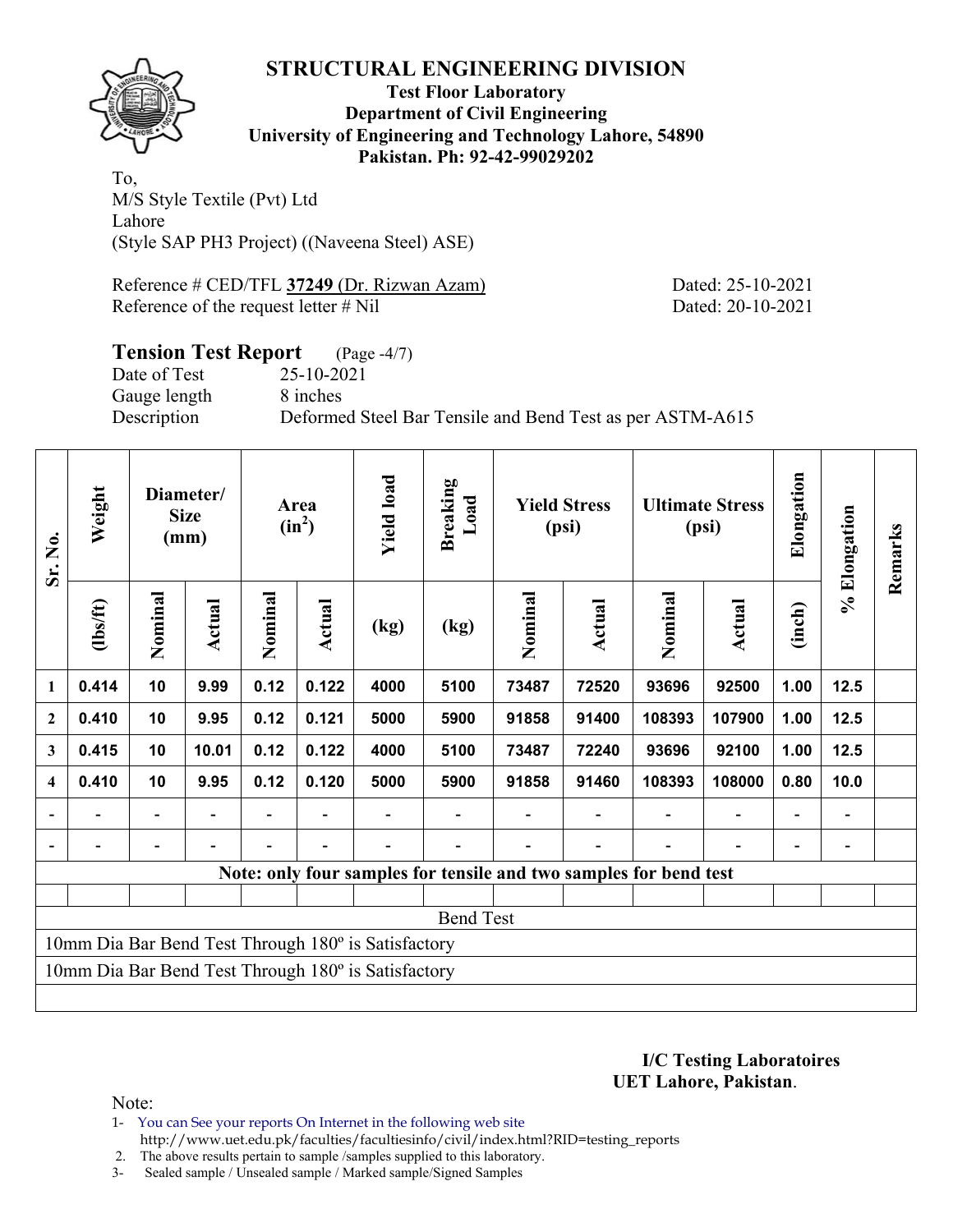

**Test Floor Laboratory Department of Civil Engineering University of Engineering and Technology Lahore, 54890 Pakistan. Ph: 92-42-99029202** 

To, M/S Style Textile (Pvt) Ltd Lahore (Style SAP C1 Project) ((Naveena Steel) Kraftcon)

Reference # CED/TFL **37249** (Dr. Rizwan Azam) Dated: 25-10-2021 Reference of the request letter # Nil Dated: 20-10-2021

# **Tension Test Report** (Page -5/7) Date of Test 25-10-2021

Gauge length 8 inches

Description Deformed Steel Bar Tensile and Bend Test as per ASTM-A615

| Sr. No.          | Weight<br>Diameter/<br><b>Size</b><br>(mm) |                          | Area<br>$(in^2)$ | <b>Yield load</b> | <b>Breaking</b><br>Load |                                                     | <b>Yield Stress</b><br>(psi)                                      |         | <b>Ultimate Stress</b><br>(psi) | Elongation | % Elongation | Remarks                  |      |  |
|------------------|--------------------------------------------|--------------------------|------------------|-------------------|-------------------------|-----------------------------------------------------|-------------------------------------------------------------------|---------|---------------------------------|------------|--------------|--------------------------|------|--|
|                  | (1bs/ft)                                   | Nominal                  | Actual           | Nominal           | Actual                  | (kg)                                                | (kg)                                                              | Nominal | Actual                          | Nominal    | Actual       | (inch)                   |      |  |
| 1                | 0.420                                      | 10                       | 10.07            | 0.12              | 0.123                   | 5400                                                | 6300                                                              | 99207   | 96480                           | 115742     | 112600       | 0.80                     | 10.0 |  |
| $\overline{2}$   | 0.413                                      | 10                       | 9.98             | 0.12              | 0.121                   | 5100                                                | 6000                                                              | 93696   | 92690                           | 110230     | 109100       | 0.75                     | 9.4  |  |
| 3                | 0.408                                      | 10                       | 9.93             | 0.12              | 0.120                   | 4500                                                | 5500                                                              | 82673   | 82690                           | 101044     | 101100       | 1.00                     | 12.5 |  |
| $\boldsymbol{4}$ | 0.412                                      | 10                       | 9.97             | 0.12              | 0.121                   | 4800                                                | 5700                                                              | 88184   | 87460                           | 104719     | 103900       | 1.00                     | 12.5 |  |
|                  |                                            | $\overline{\phantom{0}}$ |                  |                   |                         |                                                     |                                                                   |         |                                 |            |              | $\overline{\phantom{0}}$ |      |  |
| $\blacksquare$   |                                            | $\overline{\phantom{0}}$ |                  |                   |                         |                                                     |                                                                   |         |                                 |            |              | $\overline{\phantom{0}}$ |      |  |
|                  |                                            |                          |                  |                   |                         |                                                     | Note: only four samples for tensile and two samples for bend test |         |                                 |            |              |                          |      |  |
|                  |                                            |                          |                  |                   |                         |                                                     |                                                                   |         |                                 |            |              |                          |      |  |
|                  |                                            |                          |                  |                   |                         |                                                     | <b>Bend Test</b>                                                  |         |                                 |            |              |                          |      |  |
|                  |                                            |                          |                  |                   |                         | 10mm Dia Bar Bend Test Through 180° is Satisfactory |                                                                   |         |                                 |            |              |                          |      |  |
|                  |                                            |                          |                  |                   |                         | 10mm Dia Bar Bend Test Through 180° is Satisfactory |                                                                   |         |                                 |            |              |                          |      |  |
|                  |                                            |                          |                  |                   |                         |                                                     |                                                                   |         |                                 |            |              |                          |      |  |

**I/C Testing Laboratoires UET Lahore, Pakistan**.

Note:

1- You can See your reports On Internet in the following web site http://www.uet.edu.pk/faculties/facultiesinfo/civil/index.html?RID=testing\_reports

2. The above results pertain to sample /samples supplied to this laboratory.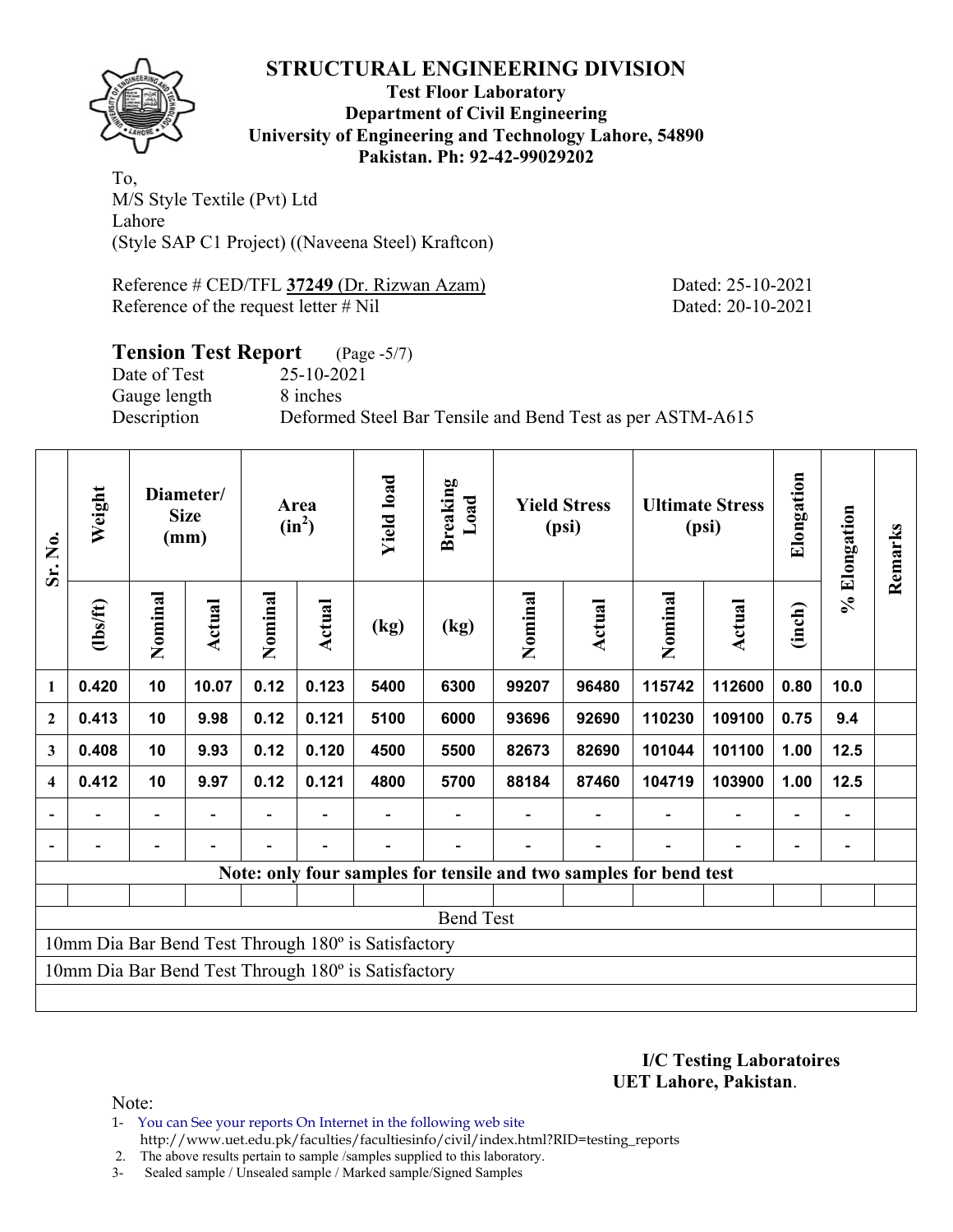

**Test Floor Laboratory Department of Civil Engineering University of Engineering and Technology Lahore, 54890 Pakistan. Ph: 92-42-99029202** 

To, M/S Style Textile (Pvt) Ltd Lahore (Style SAP C1 Project) ((Mughal Steel) Kraftcon)

Reference # CED/TFL **37249** (Dr. Rizwan Azam) Dated: 25-10-2021 Reference of the request letter # Nil Dated: 13-10-2021

## **Tension Test Report** (Page -6/7) Date of Test 25-10-2021 Gauge length 8 inches Description Deformed Steel Bar Tensile and Bend Test as per ASTM-A615

| Sr. No.                  | Weight                                                            |         | Diameter/<br><b>Size</b><br>(mm) |         | Area<br>$(in^2)$ | <b>Yield load</b>                                   | Breaking<br>Load         |         | <b>Yield Stress</b><br>(psi) |         | <b>Ultimate Stress</b><br>(psi) | Elongation               | % Elongation | Remarks |
|--------------------------|-------------------------------------------------------------------|---------|----------------------------------|---------|------------------|-----------------------------------------------------|--------------------------|---------|------------------------------|---------|---------------------------------|--------------------------|--------------|---------|
|                          | $\frac{2}{10}$                                                    | Nominal | Actual                           | Nominal | Actual           | (kg)                                                | $\left(\text{kg}\right)$ | Nominal | <b>Actual</b>                | Nominal | <b>Actual</b>                   | (inch)                   |              |         |
| $\mathbf{1}$             | 0.414                                                             | 10      | 10.00                            | 0.12    | 0.122            | 3900                                                | 5000                     | 71650   | 70610                        | 91858   | 90600                           | 1.30                     | 16.3         |         |
| $\boldsymbol{2}$         | 0.416                                                             | 10      | 10.02                            | 0.12    | 0.122            | 3800                                                | 4900                     | 69812   | 68580                        | 90021   | 88500                           | 1.30                     | 16.3         |         |
| 3                        | 0.409                                                             | 10      | 9.94                             | 0.12    | 0.120            | 3800                                                | 5000                     | 69812   | 69690                        | 91858   | 91700                           | 1.40                     | 17.5         |         |
| $\overline{\mathbf{4}}$  | 0.416                                                             | 10      | 10.02                            | 0.12    | 0.122            | 3800                                                | 4900                     | 69812   | 68490                        | 90021   | 88400                           | 1.50                     | 18.8         |         |
| $\overline{\phantom{0}}$ |                                                                   | Ξ.      |                                  |         |                  |                                                     |                          |         |                              |         | $\overline{a}$                  | $\overline{\phantom{0}}$ |              |         |
| $\overline{\phantom{a}}$ |                                                                   |         |                                  |         |                  |                                                     |                          |         |                              |         |                                 |                          |              |         |
|                          | Note: only four samples for tensile and two samples for bend test |         |                                  |         |                  |                                                     |                          |         |                              |         |                                 |                          |              |         |
|                          |                                                                   |         |                                  |         |                  |                                                     |                          |         |                              |         |                                 |                          |              |         |
|                          |                                                                   |         |                                  |         |                  |                                                     | <b>Bend Test</b>         |         |                              |         |                                 |                          |              |         |
|                          |                                                                   |         |                                  |         |                  | 10mm Dia Bar Bend Test Through 180° is Satisfactory |                          |         |                              |         |                                 |                          |              |         |
|                          |                                                                   |         |                                  |         |                  | 10mm Dia Bar Bend Test Through 180° is Satisfactory |                          |         |                              |         |                                 |                          |              |         |
|                          |                                                                   |         |                                  |         |                  |                                                     |                          |         |                              |         |                                 |                          |              |         |

**I/C Testing Laboratoires UET Lahore, Pakistan**.

- 1- You can See your reports On Internet in the following web site http://www.uet.edu.pk/faculties/facultiesinfo/civil/index.html?RID=testing\_reports
- 2. The above results pertain to sample /samples supplied to this laboratory.
- 3- Sealed sample / Unsealed sample / Marked sample/Signed Samples